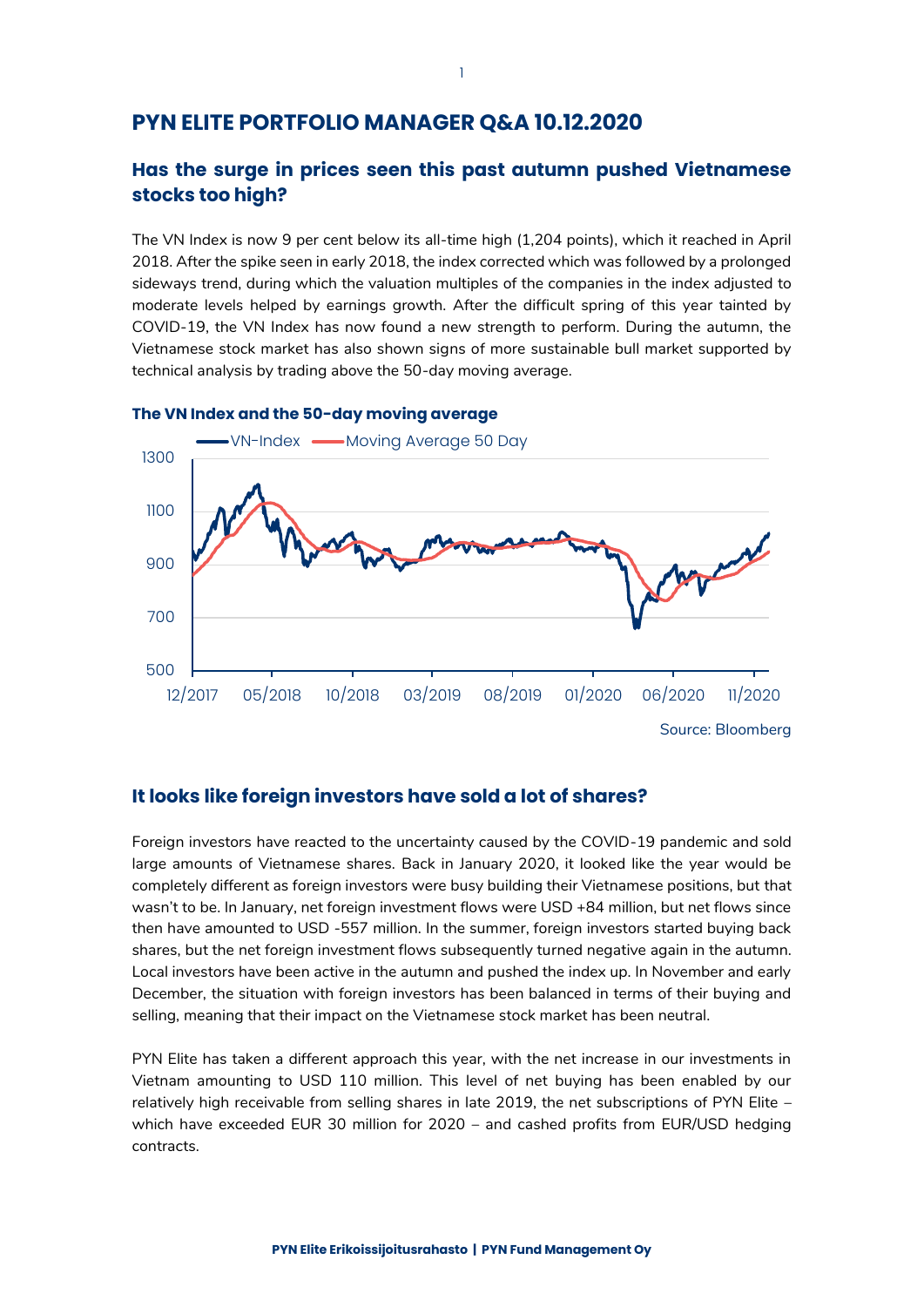Things will get interesting when foreign investment flows turn back towards Vietnam. The country's economic outlook for the next few years, the earnings growth of Vietnamese companies and the current valuation levels in the Vietnamese stock market will undoubtedly attract foreign investors back to Vietnam.



**Cumulative net buys of Vietnamese shares by foreign investors, YTD**

Source: FiinPro

# **Don't the local investors in Vietnam usually follow the moves made by foreign investors? Why has it been different this time?**

The interest rates on Vietnamese sovereign bonds have declined sharply, from 5 per cent to 2.5 per cent, over the past two years. The same trend has been seen in interest rates on deposits. In spite of this, local investors in Vietnam were cautious about putting their money in the stock market in 2018–2019 due to the weak sentiment in the stock market and interest rates still being high enough to generate returns. The additional incomes they accumulated were put into deposits and the fixed income market.

Shares are now starting to look attractively priced, especially in relation to fixed income investments. Going forward, this ratio will support local money moving from deposits to the stock market. Vietnamese institutional investors have also been very cautious in the past about allocating more of their portfolios to stocks relative to fixed income instruments, but there is no question that they will need to seek returns in Vietnamese blue-chip stocks in the future. Over a two-year period, the halving of interest rates supports much stronger performance of share prices than what has already been achieved (+7%).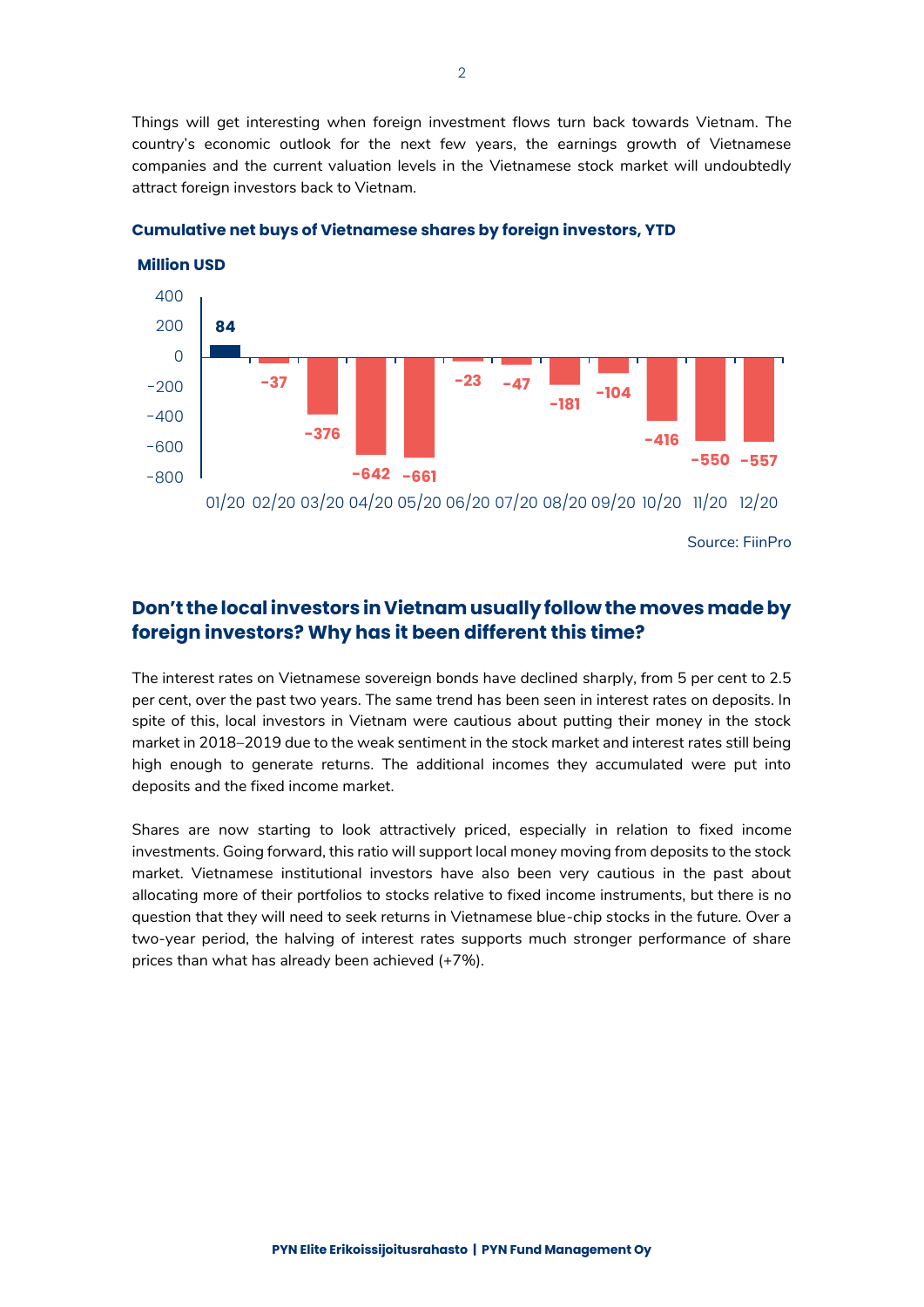

#### **The VN Index and interest on Vietnamese sovereign 10-year bonds**

# **Tell me more about the enthusiasm among local investors in Vietnam?**

Vietnamese investors have opened 270,400 new accounts to invest in equities during the past 11 months. The total number of accounts is now 2.7 million, with more than 300,000 accounts set to be opened this year. Interest in equity investments among local investors is seeing robust growth. The 41,200 new accounts opened in November was the highest monthly figure ever. Of this total, 123 accounts were opened for local institutions and the rest for retail investors.



## **New equity investment accounts in Vietnam**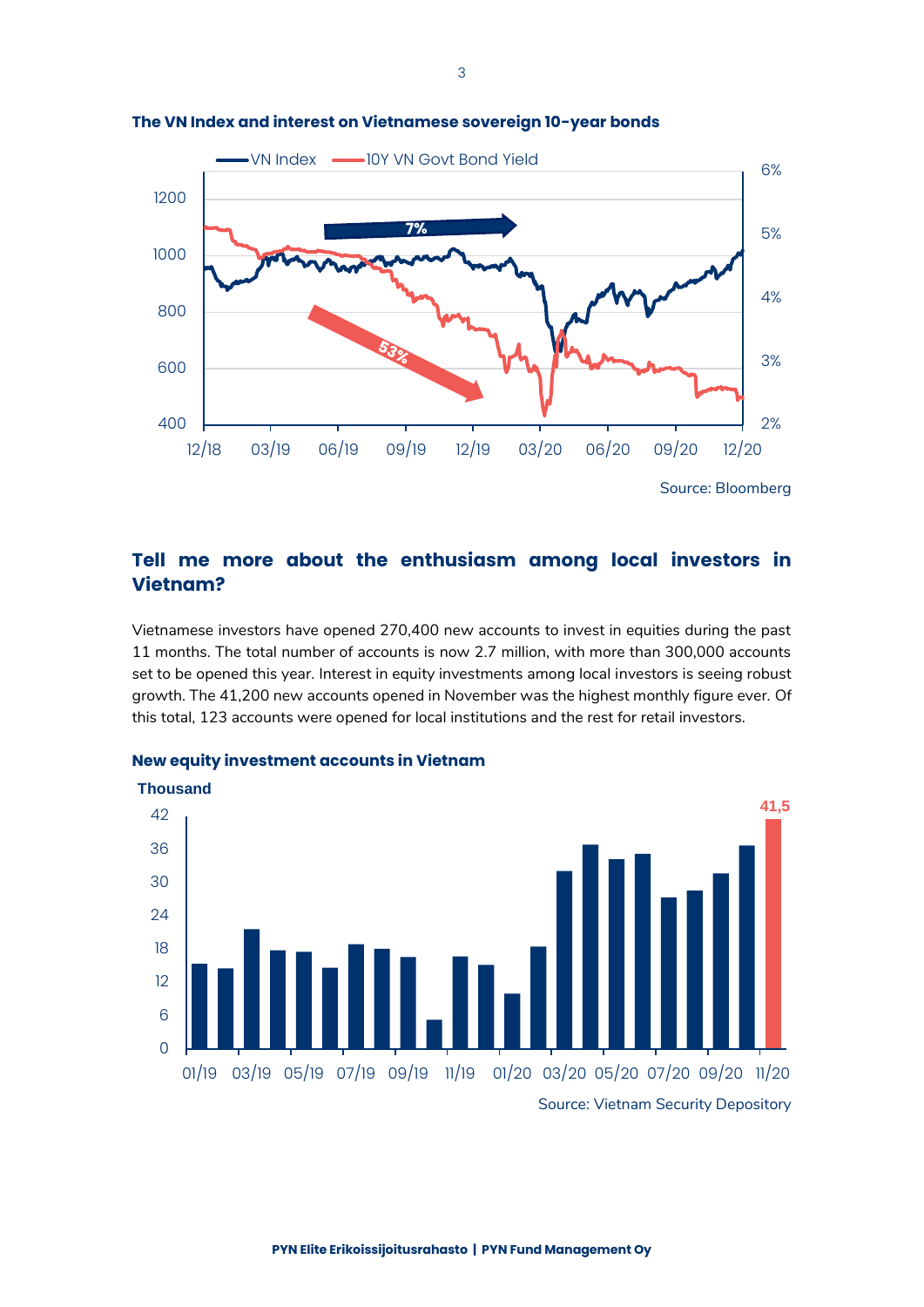## **So the market is not cheap anymore?**

The surge seen in the late autumn has pushed the index higher, but listed companies are expected to achieve significant increase in earnings in 2021. This stems from the events that have taken place in 2020: retail shutdowns, consumer caution, air travel restrictions and the sharp decline in oil prices. In light of P/E ratios in 2021, the Vietnamese stock market looks cheap compared to its historical valuations and other Asian markets. The VN Index is trading at a forward P/E of 13.3. In a scenario of sideways movement in the next few years, our estimated earnings growth would see the market's P/E ratio decrease year by year as follows: 13.3 > 11.5  $> 9.7 > 8.2$ .

We have set our index target at 1,800 points, which we believe is a realistic level. We don't think this is overly optimistic, taking into account the companies' earnings growth forecasts, the strong outlook of the Vietnamese economy and the opportunities presented by the modernisation of the stock market. The index target would be achieved with a gain of 80%. If the earnings grow as expected, the stock market's P/E ratio would be in the range of 15–16 to equal index level of 1,800 points. Even thereafter, Vietnam's economic growth will surely support even higher valuations and index levels. The speed at which the expected target valuation levels can be achieved would be slowed down by the recapitalisation of companies, which would dilute their earnings per share, but the pressure on that front is currently moderate, considering that the average D/E (net debt to equity) ratio of the 50 largest listed companies in Vietnam is only 20 per cent.





## **How badly are Vietnamese listed companies in debt?**

The development of indebtedness amongst Vietnamese listed companies is moderate. The table here shows the 50 largest listed companies and their debt to equity ratios. Their low gearing ratios means that Vietnamese companies are prepared for rapid growth, even if there will be more challenges in the financial markets in the years to come.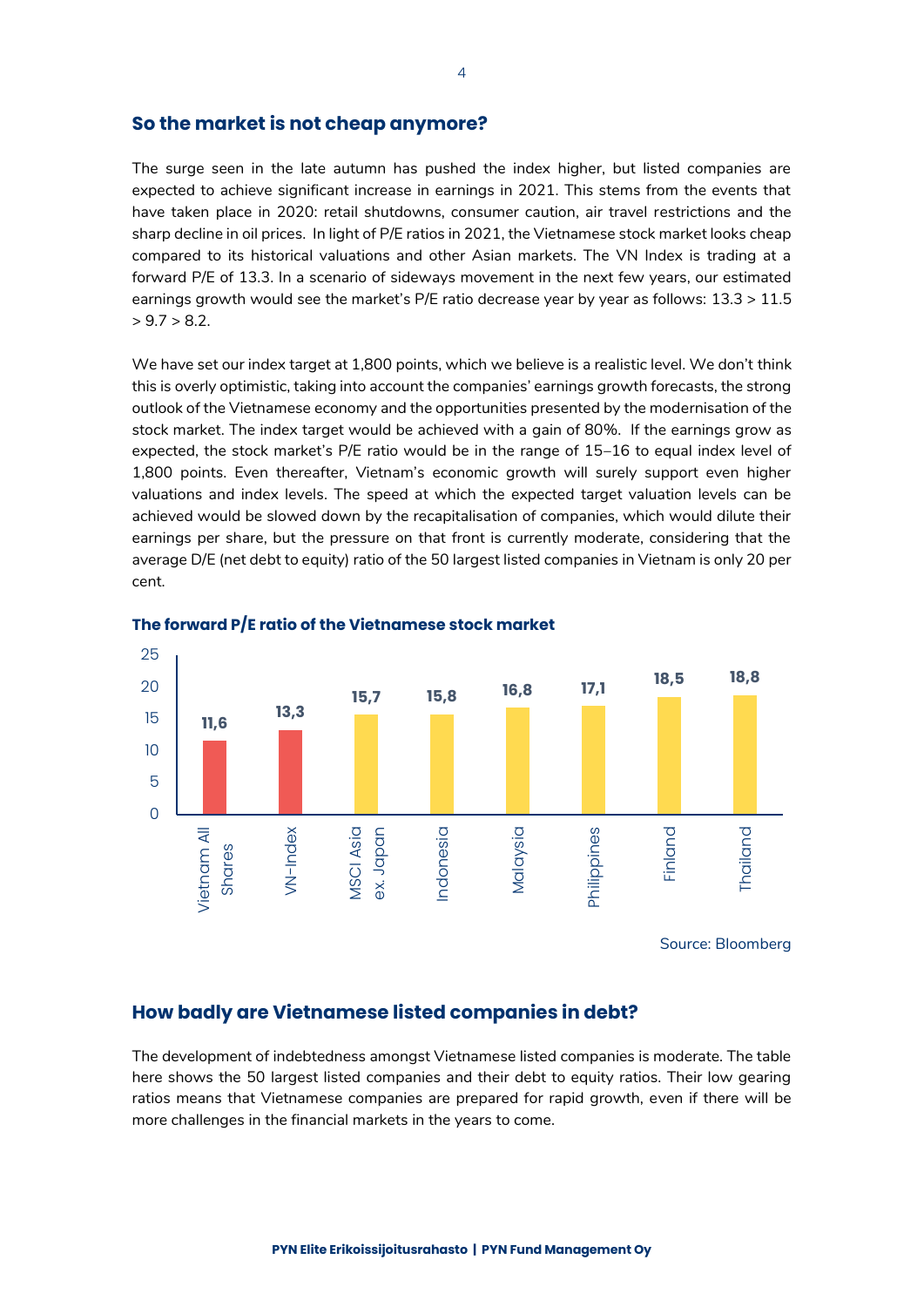

### **Net debt per equity of TOP 50 companies**

# **The global economy is in the doldrums but several stock markets are hitting record highs – how is this possible?**

The hope of a better future is enough for equity investors when the prevailing interest rates eliminate the option of investing in money market instruments and bonds. Central banks have kept the markets extremely liquid and they seek to bolster new economic growth by maintaining low interest rates. It is precisely for these reasons that the stock markets may continue to hit record highs for a long time yet.

Those who are concerned about historically high valuation multiples need to think about how the situation could unravel in the opposite direction, especially in stock markets where valuations are high. The VN Index has a fairly low correlation with the S&P 500 at 0.30. The high valuations of equities in the US and other markets are no reason to baulk at investing in Vietnam.

| Correlation 2020 $^\circ$ | <b>S&amp;P500</b> | <b>NASDAQ</b>     |
|---------------------------|-------------------|-------------------|
| <b>VN-Index</b>           | 0.30              | 0.25              |
|                           |                   | Source: Bloomberg |

#### ource: Bloomberg

# **Emerging or developed markets? Growth or value? Large or small? In a recent Bank of America (BofA) survey, fund managers highlighted emerging markets as the clear number one choice in terms of expected returns in 2021. What are your thoughts?**

Over the past few months, we've seen a fairly broad consensus that the US Dollar is expected to weaken further in 2021. Many developing coutries and their listed companies have issued USDdenominated bonds in previous years, which means that their liabilities increase or decrease in line with the value of the US dollar. The USD forecast supports the view that the returns of emerging stock markets may bring very positive surprises next year. (Vietnam's official status is still that of a frontier market, but the profile of its economy is comparable to the emerging markets category).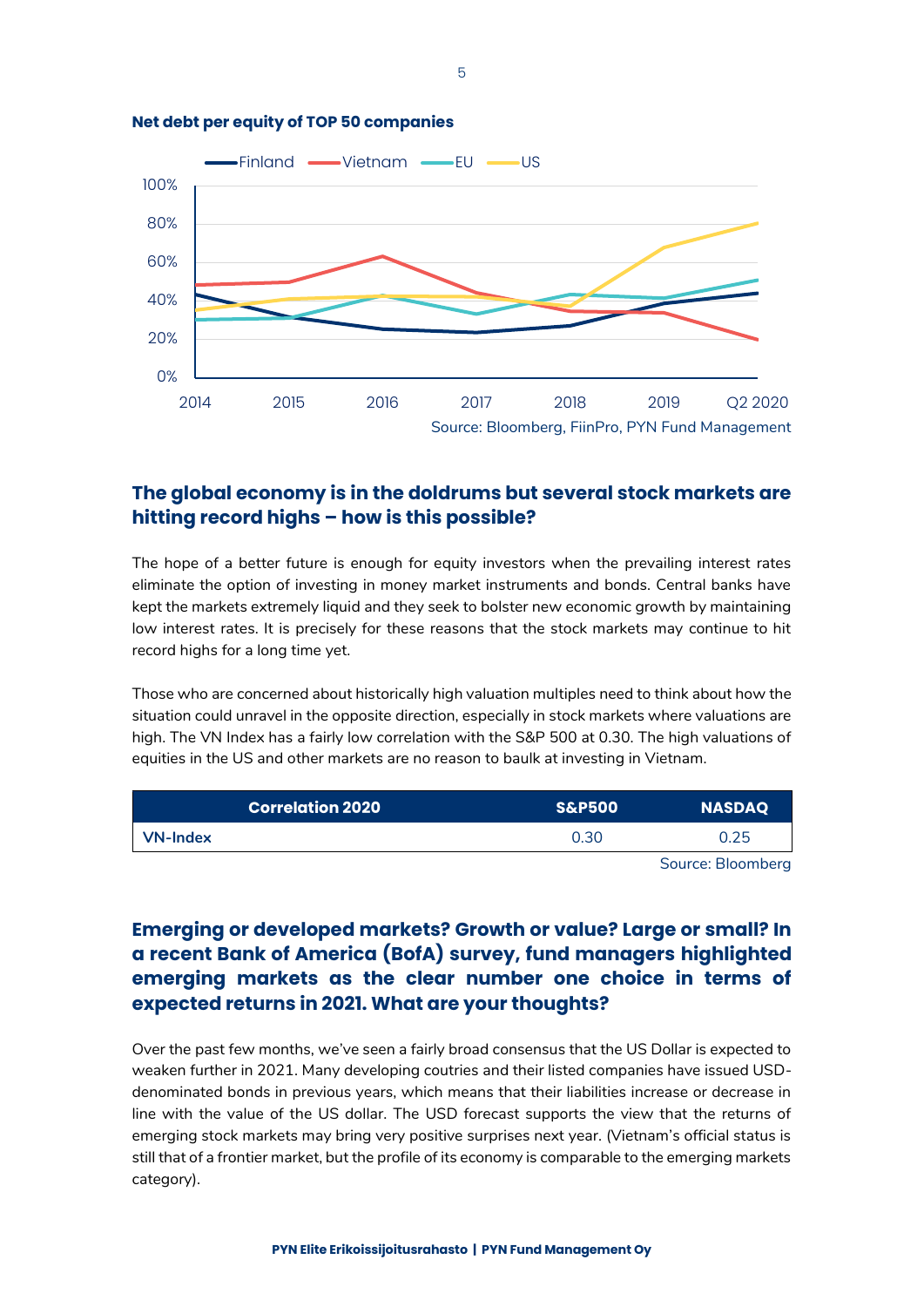Here is the the survey published by BofA in November.



#### **Survey results: Emerging markets got most of the votes**

# **Small cap or large cap stocks? Value stocks or growth stocks? These are the themes that investors must think about: how to put their money in the right place at the right time.**

Growth stocks are defined as companies whose earnings grow faster than the market average, while value stocks are companies with hidden asset value, the value of which is usually substantially higher than the value indicated by the share price. I spend very little time on these types of categorisations. Instead, I look to invest in companies that are reasonably priced and whose earnings are likely to grow sharply in the next few years. You could say that I combine both features and try to buy value stocks with strong potential for earnings growth. I also believe that, when it comes to emerging markets, there are a couple of crucial questions that can be used to divide them into two different groups: 1) Is it a country whose development is driven by investments in the manufacturing industry or a country that is dependent on primary production and the world market prices of commodities? 2) Is the emerging market's growth paired with a current account deficit or surplus? These factors lead to very different country risk forecasts for potential target countries relative to their expected returns.

# **Tesla shorts have crushed a lot of investors this year with the share shooting up by 600%, haven't they?**

A classmate of Tesla founder Elon Musk works in the same building in Bangkok where PYN Asia Research's office is located. During one of our chats, he referred to Elon being an unique chap, even back when they were in school together. My take is: You have to admire Mr. Musk for his ability to conquer both Earth and space simultaneously.

With many companies that are growing at a tremendous rate, there are concerns about the high valuation and how the growth expectations for the share will be met – and in what time frame. Many investors who have had faith in these companies have earned great returns on their shares,

6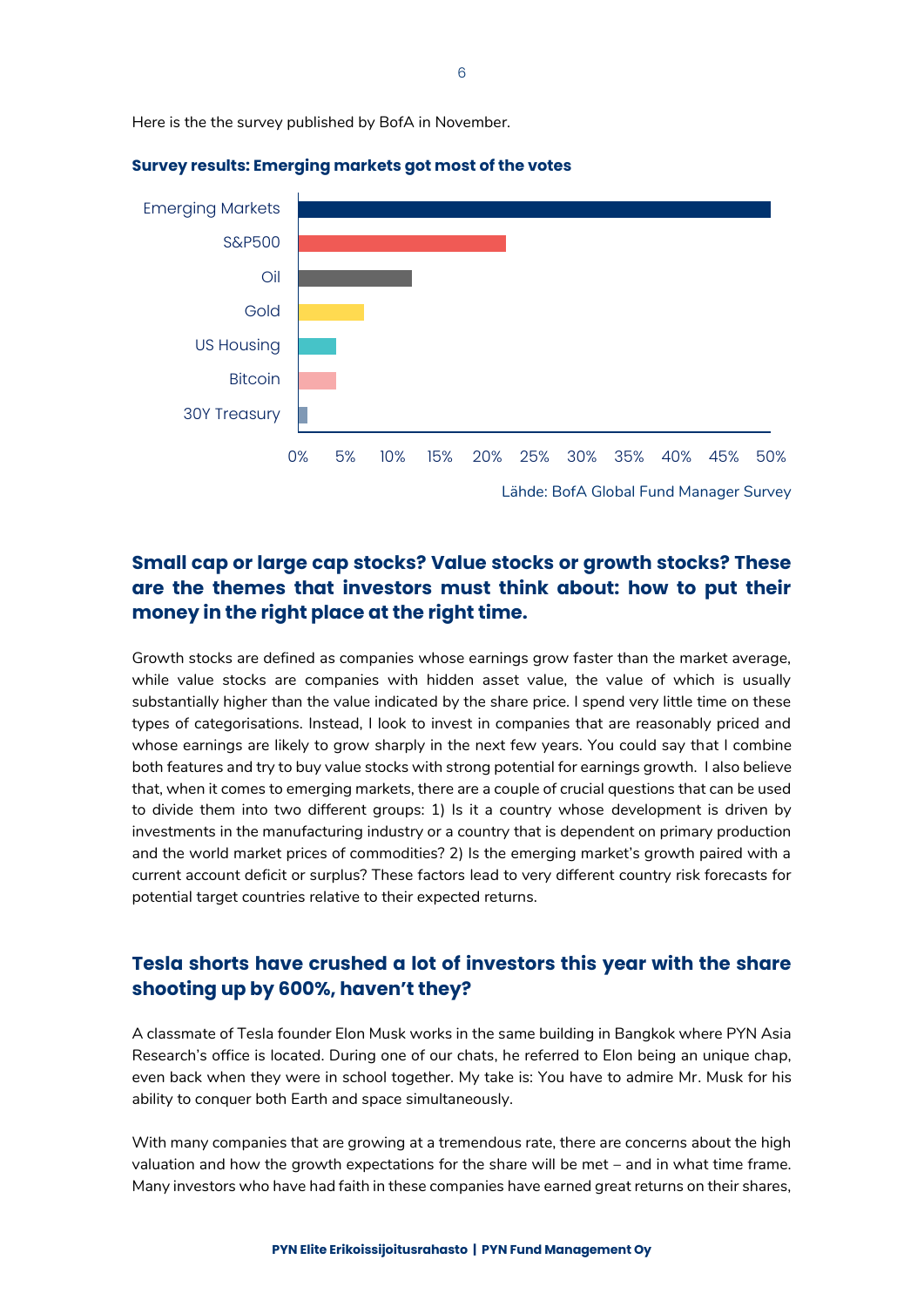and that's fantastic. Nevertheless, no-one knows for sure which of the companies that have risen to a high valuation can fulfil their expectations in the future. A share that is considered to be expensive may still generate excellent additional returns or, if your timing is bad, lead to massive losses. The Nokia share was a very popular buy precisely at the wrong time, in 2000. Similarly, high-quality companies such as IBM, General Electric and Intel, saw their share prices rise rapidly in the 1990s only to turn into very bad investments from 2000 to the present day.

## **You've previously used the term Next Big Year, what's that about?**

We have always selected our target market with the principle that we will stick with it until we have achieved our goals. While this stubborn approach has led to excellent long-term returns for the fund, at the same time it has taught us a great deal of patience.

When you look at PYN Elite's returns in periods of five years, it is clear that two such periods have generated tremendous returns for the fund, while two other periods have been very subdued in terms of returns. During our 21 years of operation, we have had a few years that fit the description "a big year". In 1999, 2003, 2009 and 2012, the fund generated returns of 64– 199 per cent. The most successful year to date was 2003 with a return of 199 per cent.

|                                    | 1999 -<br>2004 | $2005 -$<br>2009 | $2010 -$<br>2014 | $2015 -$<br>2019 | 2020<br>YTD | <b>Cumulative</b><br>return |
|------------------------------------|----------------|------------------|------------------|------------------|-------------|-----------------------------|
| <b>PYN Elite</b><br>Fund (EUR)     | 398%           | 31%              | 267%             | 23%              | 19%         | 3 3 8 1 %                   |
| <b>MSCI Asia Ex</b><br>Japan (EUR) | 21%            | 57%              | 38%              | 32%              | 10%         | 278%                        |

**THE NEXT BIG YEAR – Vietnamese stock market a qualified candidate**

Source: Bloomberg

"Big year" returns can occur when share prices have performed sluggishly for several years while the companies' earnings and expected profits have developed favorably. Exceptionally high stock market returns can also be triggered by regulatory changes and significant financial policy measures. We believe that the Vietnamese stock market can surprise investors with a "big year" returns during the 2020–2024 time frame.

## **How has PYN Elite performed relative to the VN Index?**

Our returns for the past three years have been weak. Since the all-time high of the Vietnamese stock market seen in April 2018, PYN Elite has generated returns of only 9.0 per cent. This is undoubtedly a disappointment, even if the fund has performed better than the target country's index, which has declined over the same period.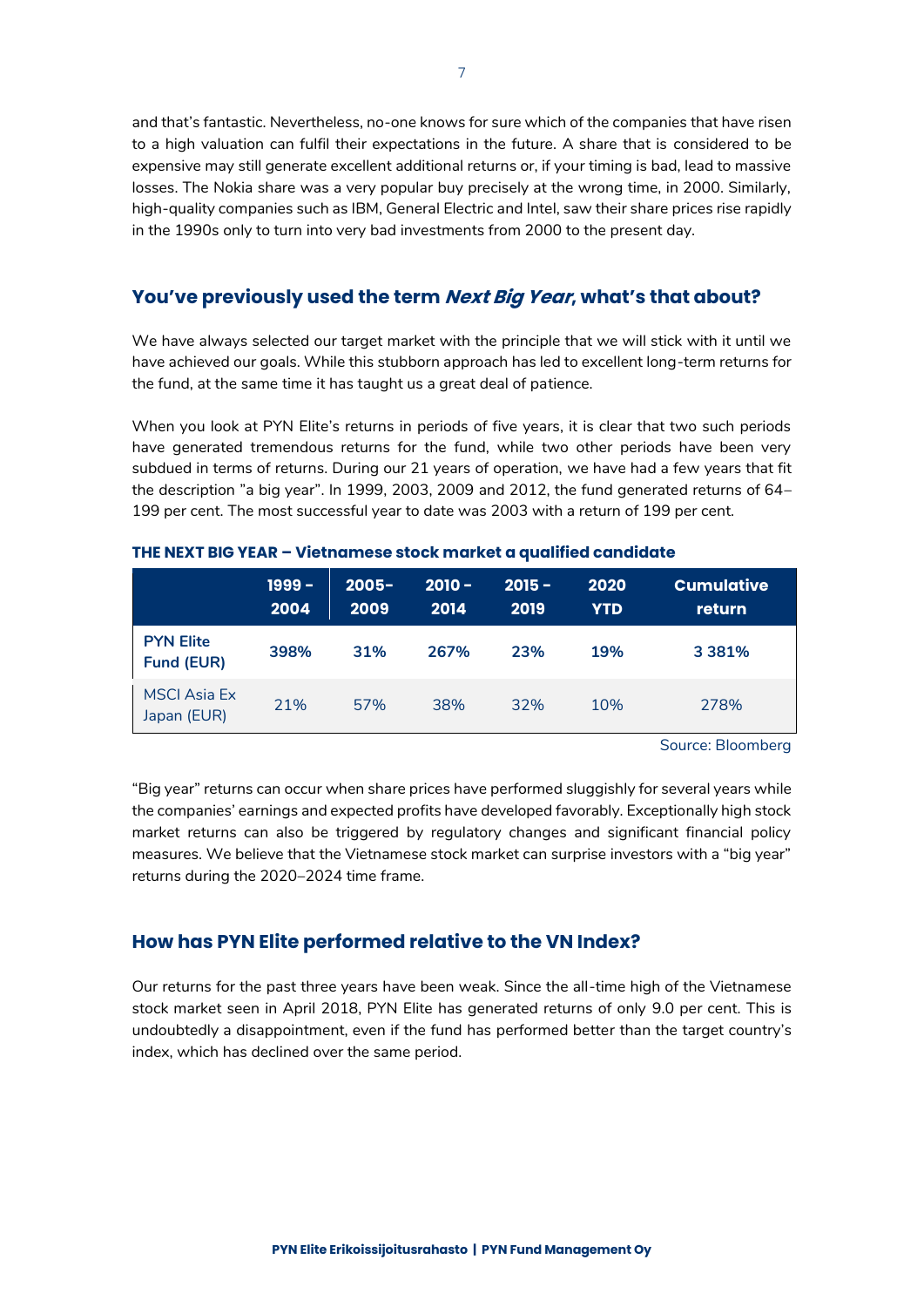

#### **PYN Elite and VN Index 11.4.2018 - 14.12.2020**

Source: Bloomberg

## **You used to have quite a lot of holdings in small and mid-cap companies, how about now?**

The portfolio's investments have been reallocated to larger companies over the past couple of years. During the past year, in particular, we have made major changes to the portfolio as we have sought to take advantage of the sudden opportunities in the stock market.

Our approach to portfolio management is based on dividing the target companies into core and non-core companies. At present, 89 per cent of our assets have been allocated to twenty core companies. Their shares represent our key potential returns over the next three years.

### **Key changes to the portfolio:**

| <b>MWG</b> | Retail group. PYN Elite's largest investment for a long time, with an 18% allocation.<br>Cashed in the whole position with large gain, no longer in the portfolio.                                 |
|------------|----------------------------------------------------------------------------------------------------------------------------------------------------------------------------------------------------|
| <b>CII</b> | This infrastructure construction company still has the potential to generate<br>returns, but the wait for it became frustrating. The holdings were sold when better<br>investments were available. |
| <b>KDH</b> | Profits were taken from the investments in this housing developer. Traded at<br>higher multiples than the other companies in its sector.                                                           |
| <b>VIB</b> | The small investment in this bank. Stock went up 90 per cent YTD and was then<br>sold.                                                                                                             |
| <b>POW</b> | We invested in this large energy company at an attractive price under exceptional<br>circumstances.                                                                                                |
| <b>ACV</b> | We bought shares in this airport operator in a block trade when the stock hit a low<br>point. The opportunity was created by the circumstances caused by the COVID-<br>19 pandemic.                |
| <b>VHM</b> | We added this market leader to our portfolio to replace KDH with a relative<br>valuation advantage.                                                                                                |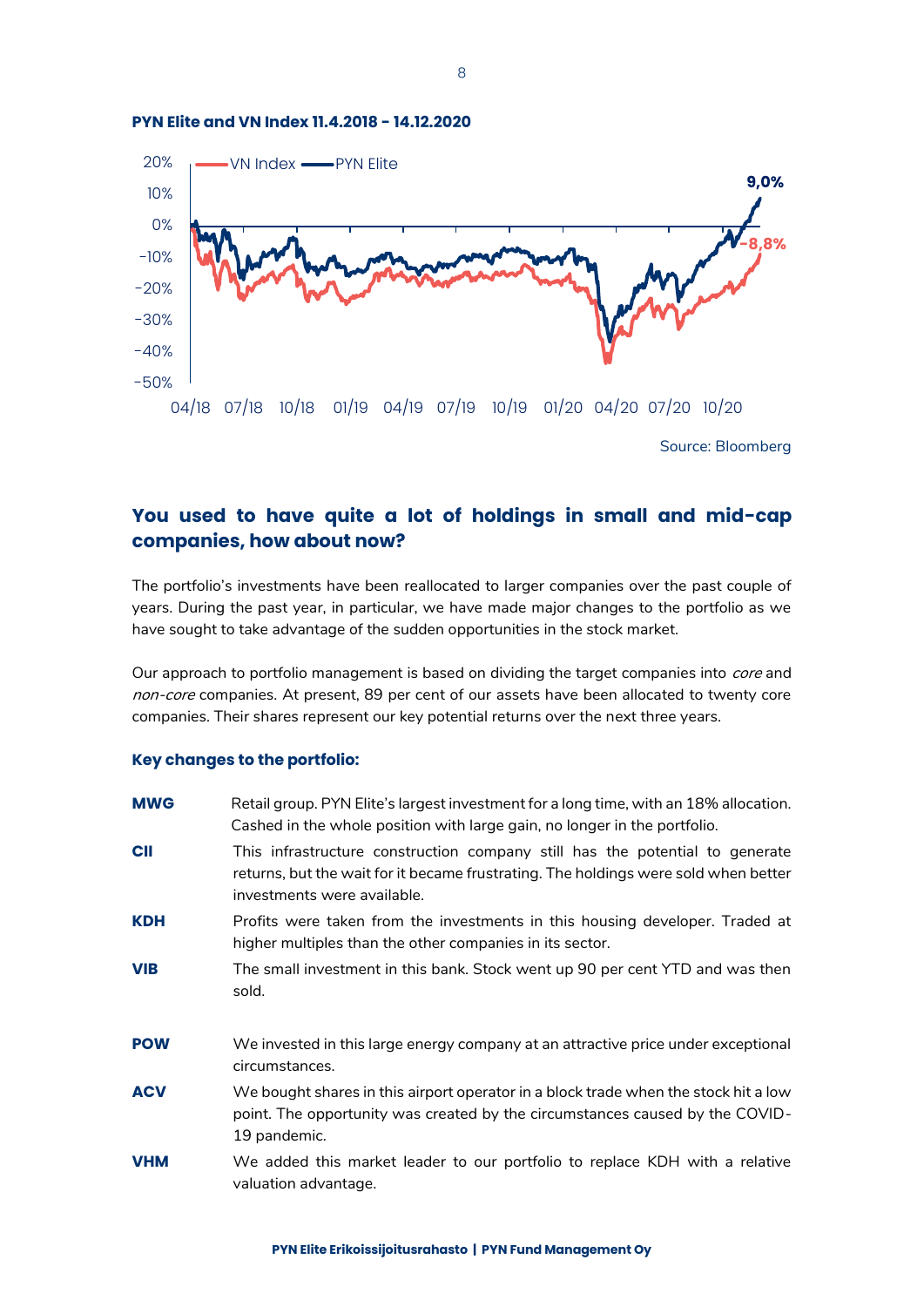| <b>SCS</b>     | An air freight company, was added to the portfolio by a block trade made at a<br>reasonable price under exceptional circumstances.                                                                               |
|----------------|------------------------------------------------------------------------------------------------------------------------------------------------------------------------------------------------------------------|
| <b>MBB</b>     | We have substantially increased the weighting as this share has lagged behind.                                                                                                                                   |
| <b>CTG</b>     | A large new position was taken in late autumn 2019 and in early 2020.                                                                                                                                            |
| <b>NLG</b>     | We have increased our holdings at attractive prices.                                                                                                                                                             |
| <b>DIAMOND</b> | A new investment in the local VN Diamond ETF basket. Gives access to companies<br>whose growth is driven by domestic consumer demand (MWG, PNJ and FPT).<br>Holdings at the local share price without a premium. |

The PYN Elite portfolio's P/E forecasts are shown below. The P/E for 2020 will jump to a high level particularly because we added shares this year that will see a substantial decline in earnings in 2020 but will improve in 2021. The forward P/E for 2021 is the key ratio to look at when assessing the portfolio's valuation multiples.

| 2019 | 2020 | 2021 | 2022 | 2023 |
|------|------|------|------|------|
| 10.7 | 16.2 | 104  | 8.4  |      |
| 117  | 12.8 | 97   | 78   | 6.7  |
| 10.7 | 16.0 | 10.4 | 8.4  | 7.6  |
|      |      |      |      |      |

# **PYN Elite P/E table**

Source: PYN Fund Management

# **What are the key companies in the PYN Elite portfolio?**

| <b>Ticker</b> | <b>Business</b>              | <b>Weight</b> |
|---------------|------------------------------|---------------|
| <b>CTG</b>    | Large stateowned bank        | 10.8%         |
| <b>VEA</b>    | Moped and cars manufacturing | 10.5%         |
| <b>HDB</b>    | Middle sized commercial bank | 8.9%          |
| <b>TPB</b>    | Small niche focused bank     | 8.5%          |
| <b>POW</b>    | Power company                | 6.4%          |
| <b>VHM</b>    | Housing developer            | 6.2%          |
| <b>MBB</b>    | <b>Bank</b>                  | 5.4%          |
| Diamond       | <b>VN Diamond Basket</b>     | 5.6%          |
| <b>ACV</b>    | Airports of Vietnam          | 4.7%          |
| <b>NLG</b>    | Housing developer            | 3.8%          |
| <b>VCI</b>    | Stock brokerage              | 3.4%          |
| <b>VND</b>    | Online stock broker          | 3.1%          |

The 12 largest holdings in the portfolio are listed below.

Source: PYN Fund Management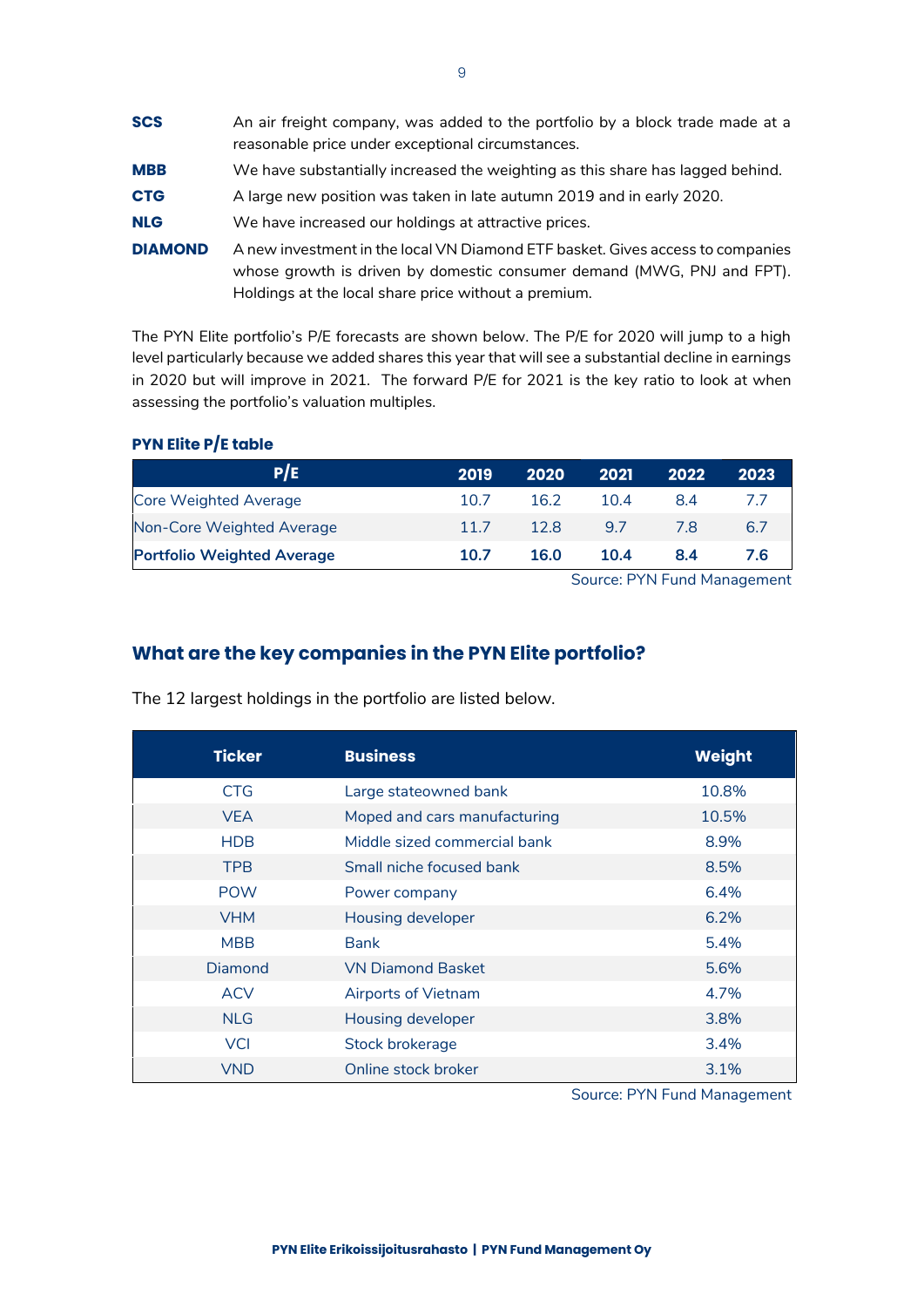# **Banks have gone up nicely, are you planning to cash in on your positions?**

We sold our holdings in VIB Bank after the share price increased sharply. The CTG stock has also seen good upward movement this year, but we estimate that it – and other bank shares – still have significant return potential. The sub index of the Vietnamese banking and finance sector is more than two times lower than the general index compared to the all-time high seen in April 2018. This means that the share prices in the sector have declined more sharply than the general index over the past 2.5 years on average.



### **VNFIN index 3 years**

# **Banks have generally been poor investments. Their business does not grow and earnings have been weak for a long time now. So why are you so heavily invested in banks?**

It's true that banks haven't been doing very well from the European perspective. Lending in past ten years has increased by a meagre 3 per cent in Finland and only 15 per cent in Europe. Over the past 10 years, bank earnings have declined by 31 per cent in Finland and 59 per cent in Europe. Consequently, the returns on shares in the banking sector have also been weak.

At the same time, bank lending, deposits and earnings have seen very robust growth in countries such as China, India and Vietnam. Over the past 10 years, Vietnamese banks have increased their loan books by 331 per cent and earnings by 241 per cent. Banks stocks in strong emerging economies could even be classified as growth stocks.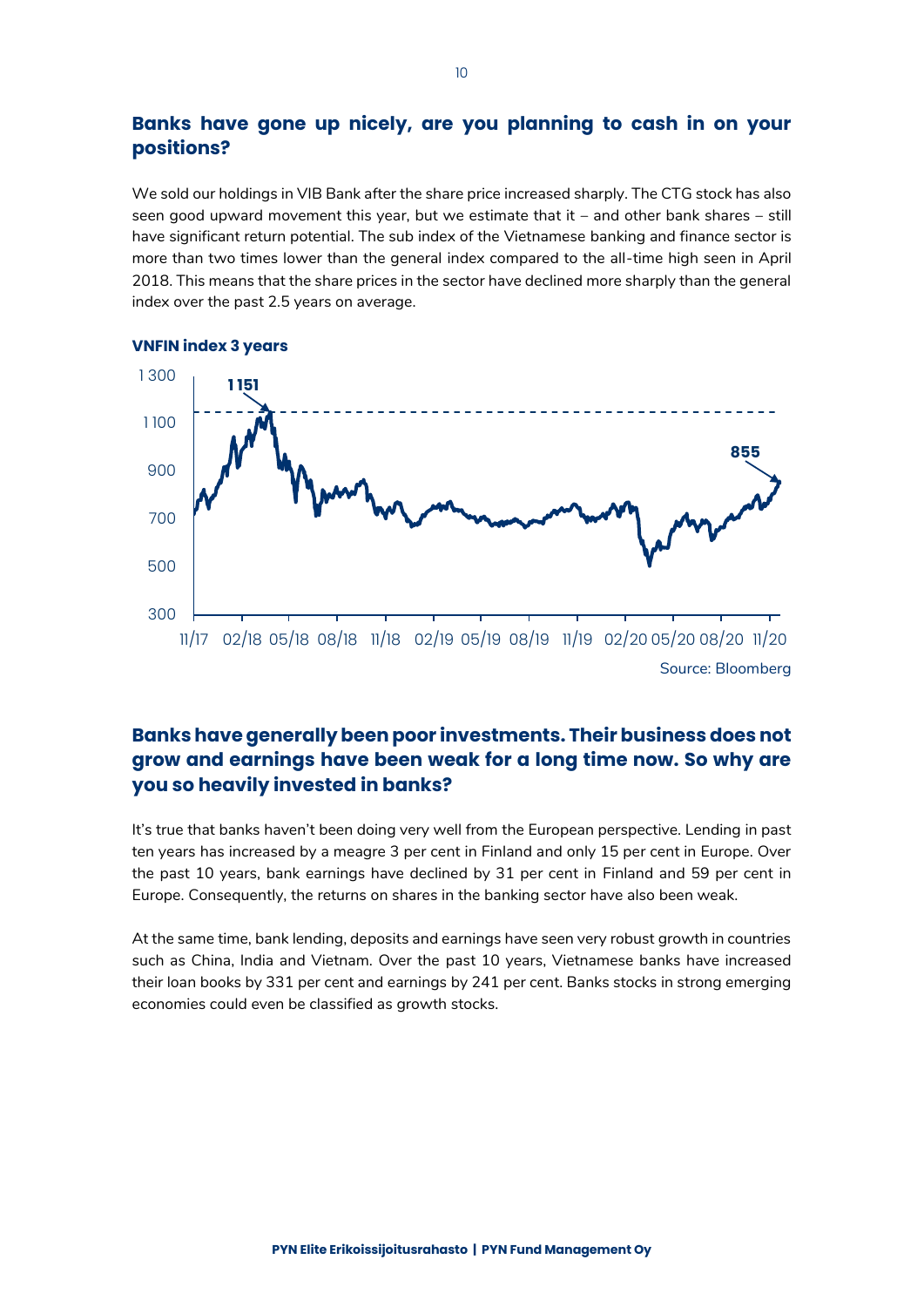| <b>Country</b>  | <b>Total Return</b> | <b>Loan Growth</b> | <b>NP Growth</b> | <b>ROA</b> |
|-----------------|---------------------|--------------------|------------------|------------|
| India           | 360%                | 453%               | 328%             | 1.4        |
| Vietnam         | 184%                | 331%               | 241%             | 1.2        |
| The USA         | 121%                | 53%                | 115%             | 1.0        |
| China           | 69%                 | 223%               | 139%             | 1.1        |
| <b>Finland</b>  | 68%                 | 3%                 | $-14%$           | 0.5        |
| <b>Thailand</b> | 17%                 | 140%               | 82%              | 1.3        |
| Europe*         | $-45%$              | 15%                | $-41%$           | 0.2        |

### **Banking Sector 10 years comparison**

\*14 largest banks from France, Germany, Spain and Italy

Source: Bloomberg, PYN Fund Management

## **What are your earnings forecasts for banks from here on out?**

On the whole, the earnings growth of Vietnamese banks will naturally be more moderate this year due to the pandemic, but we expect an excellent last quarter from the banks thanks to the effective management of the COVID-19 situation in Vietnam.

For 2020–2023, our forecast model for the Vietnamese banking sector indicates average annual earnings growth of 18 per cent. This is the average for the sector, with the forecasts for the three large state-owned banks being slightly lower than the average and the figures for medium-sized and small commercial banks being higher than the average (19–20 per cent). With compounded returns of 18 per cent, an individual bank would double its earnings in just over four years. Lending growth is one of the drivers of earnings growth for banks, with growth in service fees from new services to existing customers being another. For example, we expect CTG to sign a bancassurance agreement at some stage, with the associated commissions for the bank having the potential to reach nearly USD 400 million.



## **Vietnamese banks' earnings growth**

Source: Bloomberg, PYN Fund Management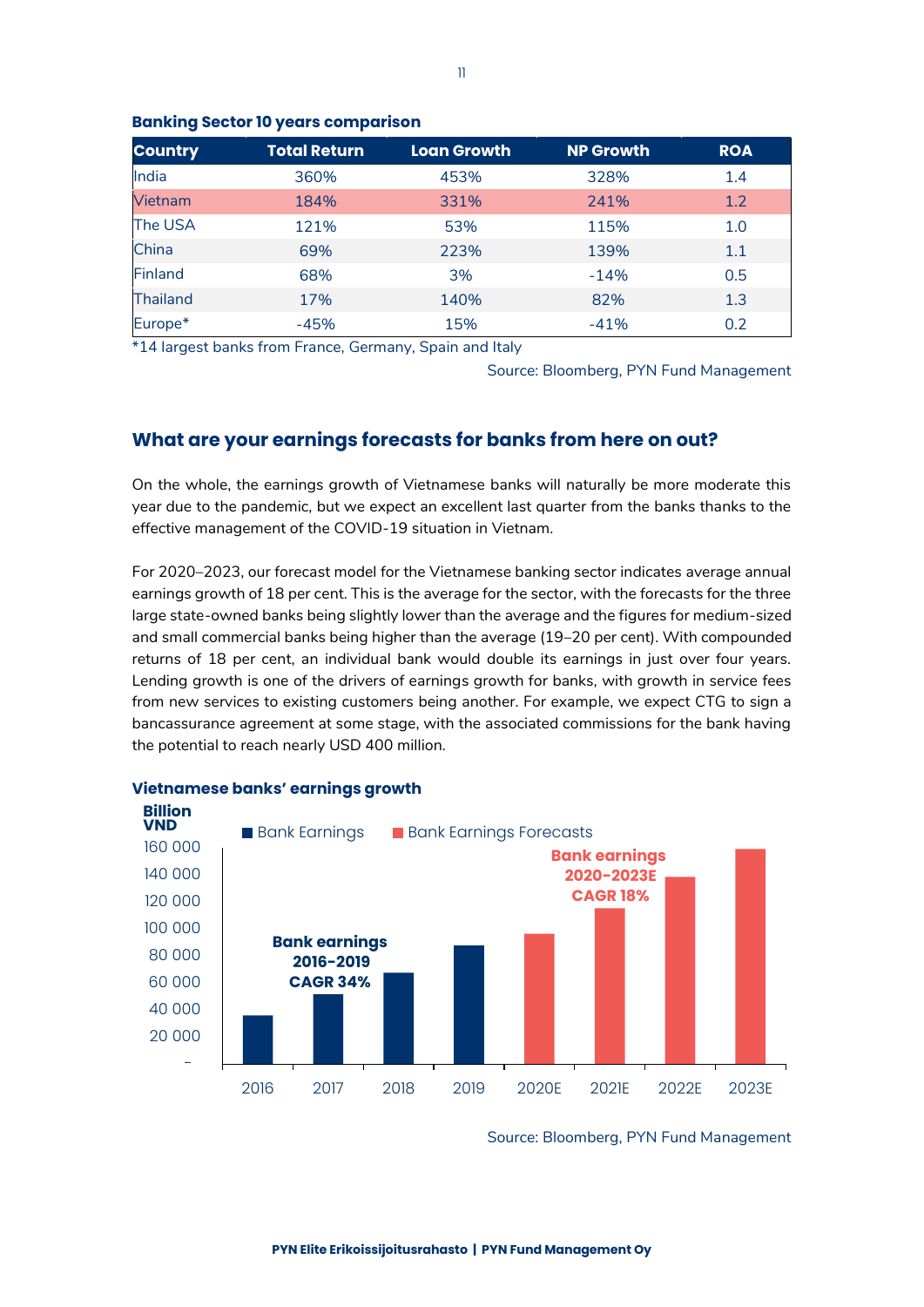# **Apart from your holdings in banks, VEA is your largest individual position. Why is that?**

VEA is a holding company that owns a significant minority interest in Honda Vietnam (30%), Toyota Vietnam (20%) and Ford Vietnam (25%). Through these three companies, VEA is involved in the Vietnamese motorcycle market – which is the fourth-largest in the world – and the rapidly growing car market.

This year, the Vietnamese government supported the manufacture of certain car models, which was not a good match with the production operations of VEA's factories. At the same time, the sales momentum of the Vietnamese moped market was weak due to the epidemic. However, in the late autumn, Toyota launched the Toyota Cross car model, which has had very promising sales, and we also expect the moped market to recover next year.

VEA's balance sheet is net cash and its dividend yield exceeds 10 per cent. While we do not expect VEA to deliver tremendous sales growth in the long term, the share price is currently undervalued relative to the company's excellent balance sheet, dividend payout capacity and the profitability of its business.

## **Profitability of Vietnamese factories**

|                | Honda | <b>Ford</b> | <b>Toyota</b> |
|----------------|-------|-------------|---------------|
| Gross margin % | 30%   | N/A         | 17%           |
| Net profit %   | 18%   | 3%          | 11%           |

Source: PYN Fund Management

# **Why on earth did you buy an airport operator that is trading at a high P/E?**

We knew that the state-owned airport operator ACV is a true blue-chip company. It is quite incredible that ACV will achieve positive earnings this year in spite of the pandemic. Because we were familiar with the company, we were able to make quick decisions when shares became available at the time of the stock market slump in spring 2020. What's more, we were able to acquire the shares at a discount to the market price at the time.

When we added ACV to our portfolio, we expected air travel to return to normal in autumn 2020, but that wasn't to be. Nevertheless, we were able to catch the bottom, and the share price has since moved up by about 50 per cent following the recent news about vaccine development. International flights to Vietnam will not resume until 2021, which has naturally been a disappointment, but domestic scheduled flights have already recovered.

The future growth potential of the ACV share is driven by several factors. The Vietnamese administration is currently in the process of transferring airport runways to ACV's legal control, which will enable ACV's listing on the main list of the HOSE. Construction has already begun on a new modern airport in Ho Chi Minh City and the work is scheduled to be completed in 2025. ACV's income from non-aviation sources has been much too low thus far but, going forward, the additional construction and modernisation of restaurant and retail space will substantially increase rental income, with passenger volumes set to grow at the same time.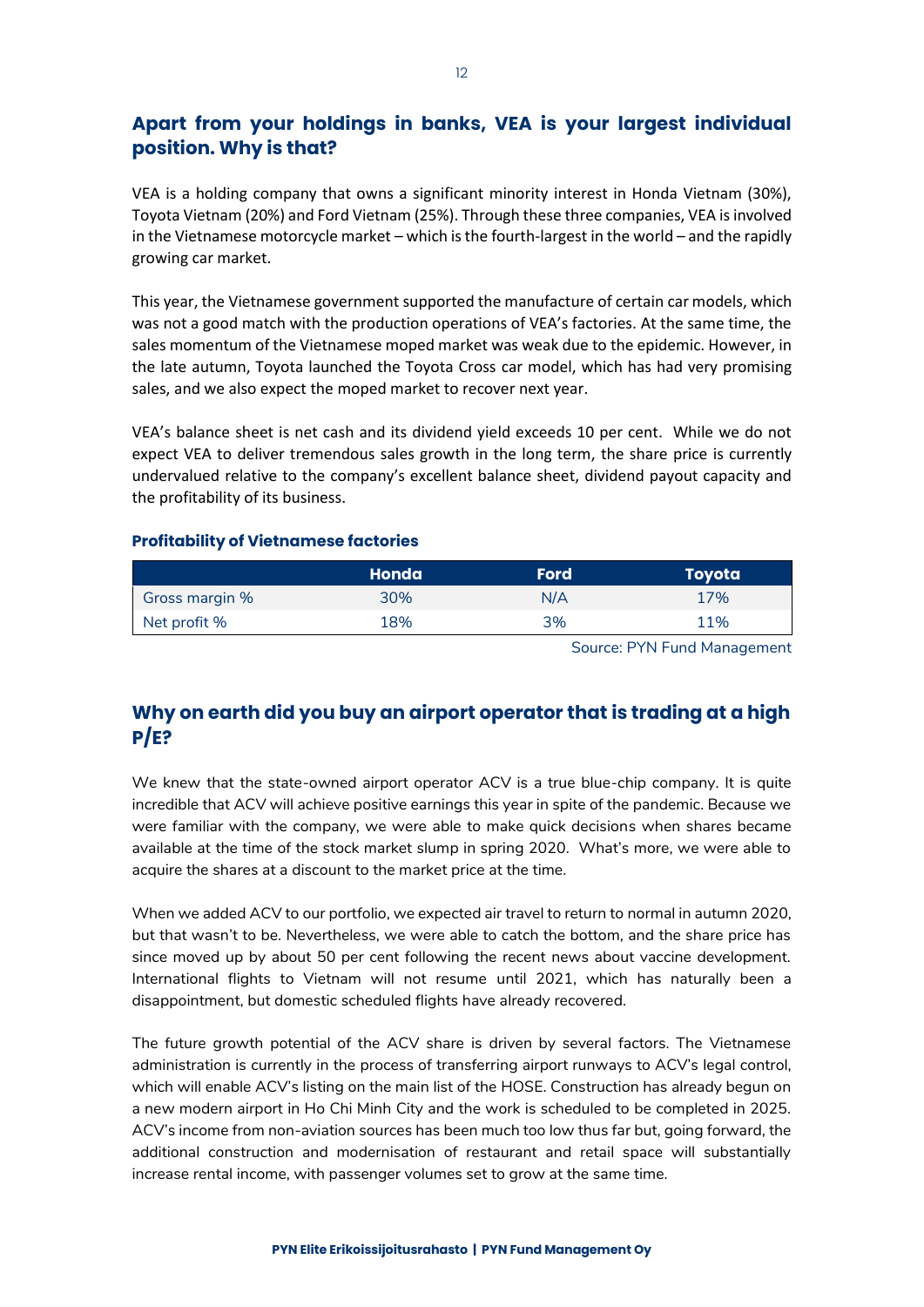ACV is currently trading at a valuation of 1/5 compared to its Thai equivalent AOT. The growth in air passenger volume has been faster in Vietnam than in Thailand even before the new HCMC airport project. With this in mind, ACV would support its valuation increasing to a ratio of 1/2 between ACV and AOT.

|                                            | <b>ACV</b> | <b>AOT</b> |
|--------------------------------------------|------------|------------|
| Market Cap (bil. €)                        | 5.7        | 25.2       |
| Revenue (mill. $\epsilon$ )                | 673        | 1,721      |
| Aviation %                                 | 80%        | 55%        |
| Non-Aviation %                             | 20%        | 45%        |
| NPAT (mill. $\epsilon$ )                   | 301        | 686        |
| Growth in number of passengers (2014-2019) |            |            |
| <b>International Passengers</b>            | 96%        | 64%        |
| <b>Domestic Passengers</b>                 | 115%       | 59%        |

## **ACV (Vietnam) and AOT (Thailand)**

Source: Bloomberg, PYN Fund Management

## **So, you decided to add POW, a power company, to your portfolio?**

We sure did. POW is the largest listed power company in Vietnam. Electricity production is a stable business, although its attractiveness is tempered by the fact that business growth requires heavy front-loaded investments. The electricity generated by POW is bought by the state-owned electricity company EVN. Since 2018, POW and EVN have had a dispute over the currency conversion terms of a significant purchase agreement, which would have affected the purchase price. The share price fell sharply due to the dispute. We built our POW position at low price levels, and there has been positive news of late regarding the dispute being resolved.

POW has had a challenging year in 2020 with the demand for electricity declining and flooding disrupting production operations in the autumn. Nevertheless, the outlook for the next few years is promising. We expect POW to achieve good earnings growth in 2021 as the company moves on from write-downs on receivables recognised due to the dispute to showing normalised earnings and seeing increases in electricity production driven by new natural gas deliveries. POW's assets are more valuable than its balance sheet suggests. The stock has already started to perform, but it should move closer to a valuation of 1.5X PB.

## **A comparison of Fortum (Finland) and POW (Vietnam). The figures for Fortum include Uniper.**

|                               | <b>FORTUM</b> | <b>POW</b> |
|-------------------------------|---------------|------------|
| 2019 Electricity Output (TWh) | 154.31        | 22.54      |
| Current Market Cap (mill. €)  | 16.904        | 921        |
| D/E                           | 46%           | 26%        |
| P/B                           | 13            | 0.9        |

Source: Bloomberg, PYN Fund Management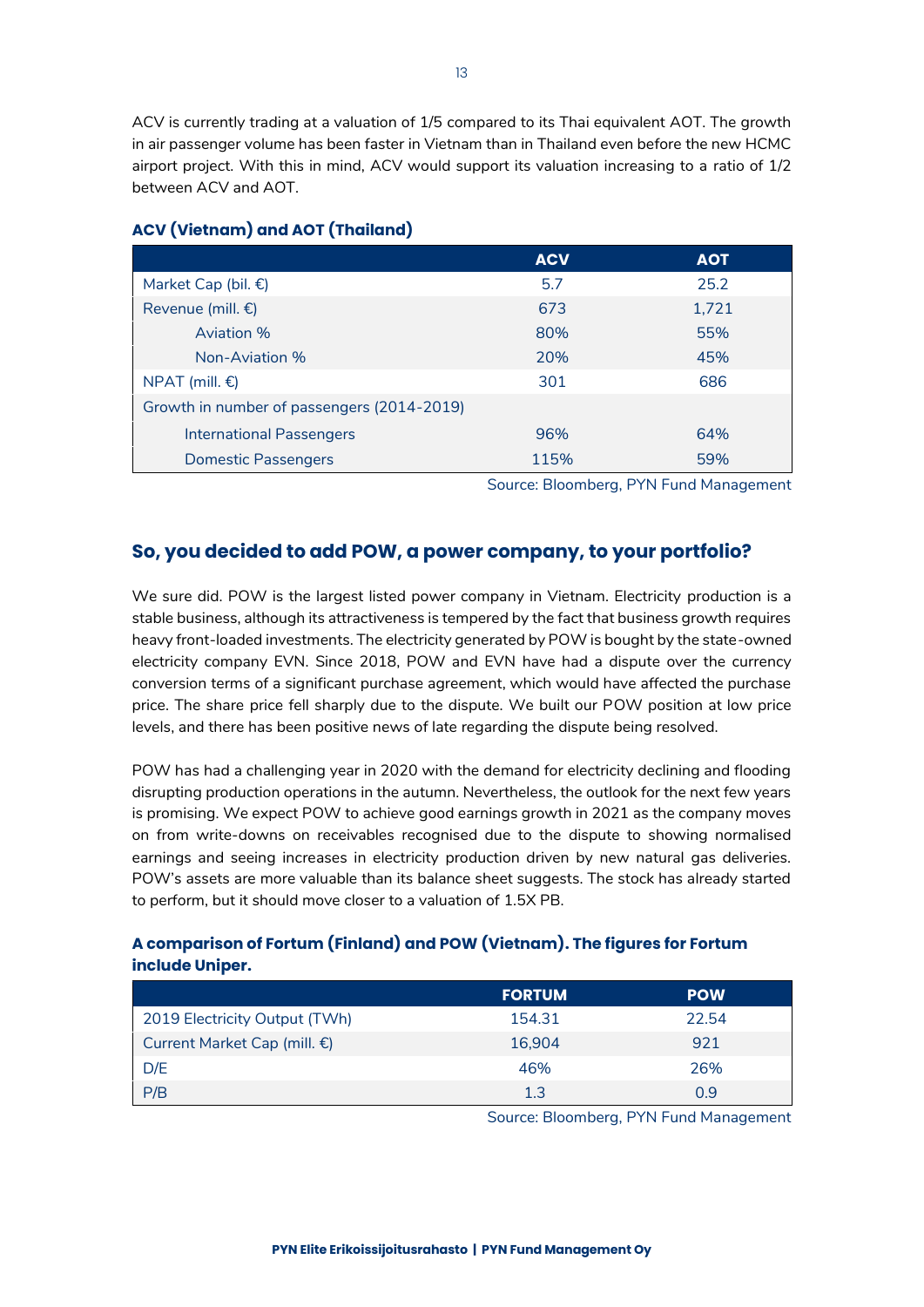# **VHM is a new addition to your portfolio. How does the Vietnamese housing market look like?**

Vinhomes is the largest housing developer in Vietnam with a market share of 22 per cent. The company has a very large amount of land bank on its balance sheet for future projects. Its market capitalisation is approximately EUR 10 billion and its D/E ratio is moderate at 38 per cent. VHM's earnings for 2020 will be slightly under EUR 1 billion.

The company's share price has fallen to a moderate level over the past couple of years due to the slow permit processes for new projects in the Vietnamese housing sector. We see potential for the situation to improve during the next two years, which could see the company's valuation return close to its past multiples, with the growth outlook being further improved by new projects.



## **Vinhomes P/B and P/E levels**

# **What about MWG? It's an excellent company, why did you divest your holdings in it?**

Over a period of six years, we had generated unrealised gains of more than 500 per cent in MWG, which also represented the largest weight in our portfolio at 18 per cent. MWG has traded at two prices for a long time due to the foreign ownership limit of 49 per cent being full. The MWG share has had a local market price and there has been off market price for trades outside the stock exchange when foreign investors have bought shares in the foreign ownership quota from other foreign investors. The MWG stocks has been in such high demand that foreign investors have been prepared to pay a 40–50 per cent premium to the local market price. This was also the case when we sold our holdings, which meant we earned a large premium on the shares.

The premium pricing is only possible as long as the foreign ownership limits of shares are not eliminated or the situation is not otherwise resolved; for example, by moving all trades to the local stock exchange as transactions for non-voting shares. We acknowledge that Vietnam has desire to move from the MSCI Frontier category to the MSCI Emerging Markets status. This goal has even been publicly stated by the Prime Minister.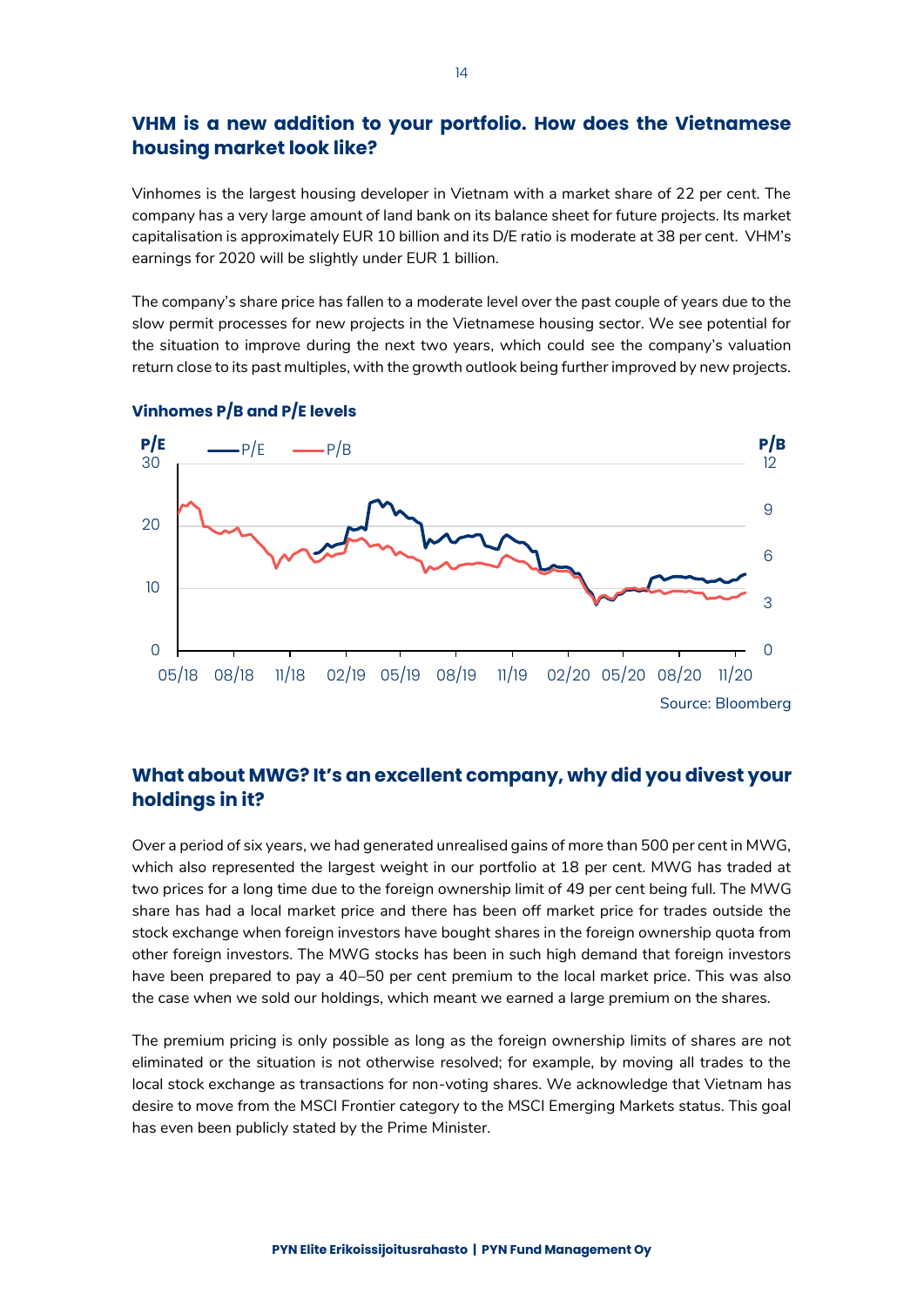Our decision to sell our holdings in MWG was not due to a change in our view of the company's continued success. The decision was motivated by the risk that the Vietnamese administration will, during the next two years, put forward a feasible plan regarding changes to foreign ownership limitations. The mere information of such a plan would push buyers offering premiums for shares out of the market. We may well add MWG to our portfolio again if the company's foreign ownership limits are eliminated, making all of its shares available to buy and sell in normal trading.

A description of how Vietnam could promote a change in its MSCI market status is provided below.



# **Could you explain the concept of a share price premium in more detail?**

Premiums have emerged during a transition period in the Vietnamese stock market. They apply to companies that have a foreign ownership limit of 30 or 49 per cent and for whom all of the available shares are already held by foreign investors. The demand for the shares among foreign investors leads to a premium.

If the premium is no more than seven per cent above the local market price, the transaction can be carried out normally in the stock exchange. If the premium is higher than that, the transaction needs to be conducted outside the stock exchange, which involves time-consuming bureaucracy and the price is not revealed to other investors. Investors need to carefully consider whether the information on premiums provided by brokers is reasonable and genuine.

A few examples are provided below.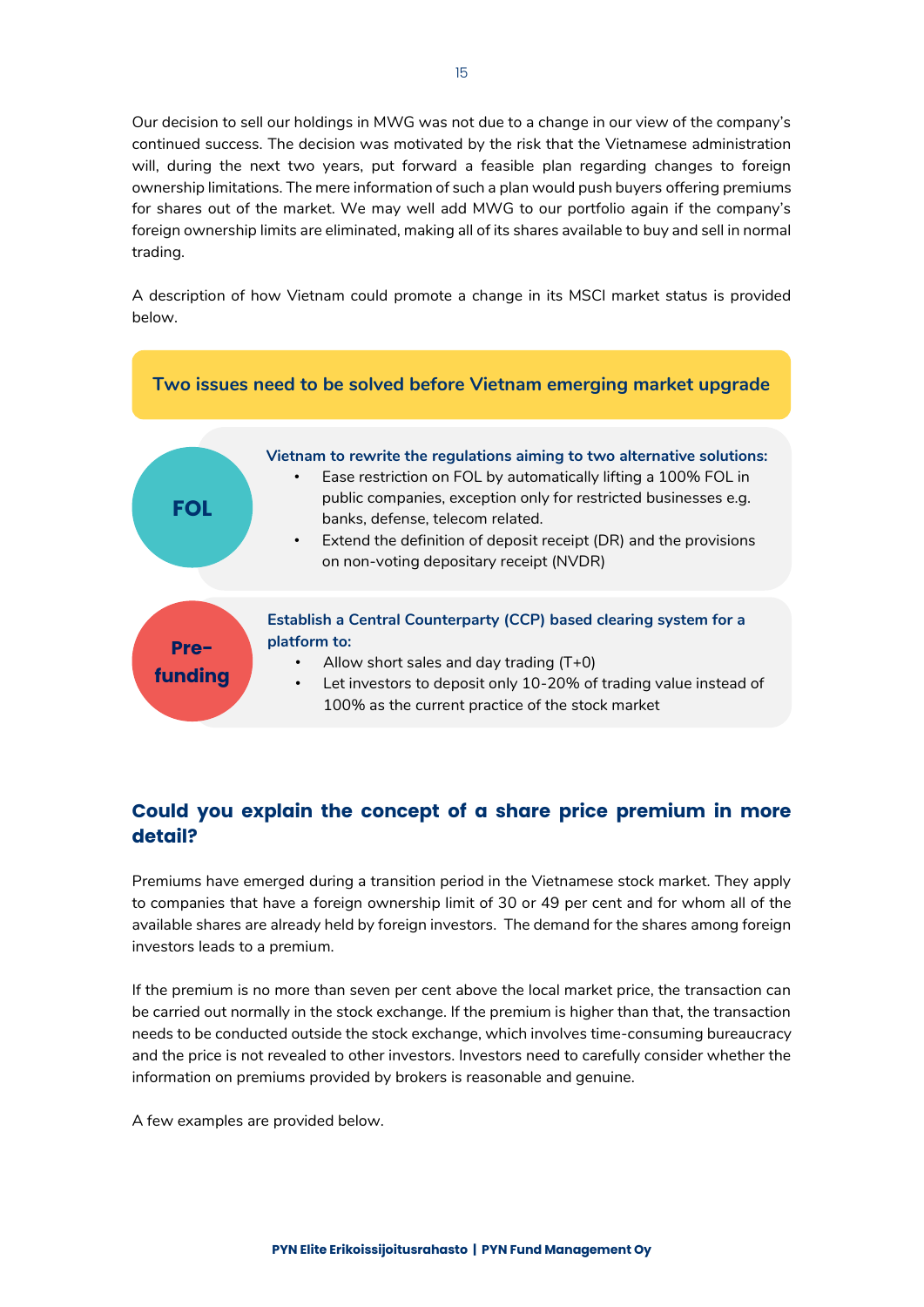**FOL premiums in Vietnam**

| <b>Company</b> | <b>Premiums</b> |
|----------------|-----------------|
| <b>MWG</b>     | 40-50%          |
| <b>FPT</b>     | 15-20%          |
| <b>REE</b>     | 7-10%           |
| <b>TCB</b>     | 7%              |

Source: PYN Fund Management

## **Why do Vietnamese companies often distribute stock dividends?**

This is something Vietnamese investors are accustomed to. Companies that are growing rapidly want to use their earnings to finance continued growth. In addition to relatively small cash dividends, they often pay generous additional dividends in the form of shares.

This takes place as a traditional bonus issue. The company's equity does not change, shareholders get new free shares and the company's assets remain unchanged. Vietnamese investors like bonus issues and new free shares. The nominal value of the share changes on the ex-dividend date, which often creates upward psychological push on the share price because the new market price appears cheaper.

Among the shares we hold in our portfolio, HDB Bank carried out a bonus issue in November and CTG plans to carry out a bonus issue before the turn of the year.

HDB's share price increased by 11% in three days as a result of the bonus issue, as shown below.



#### **HDB stock price**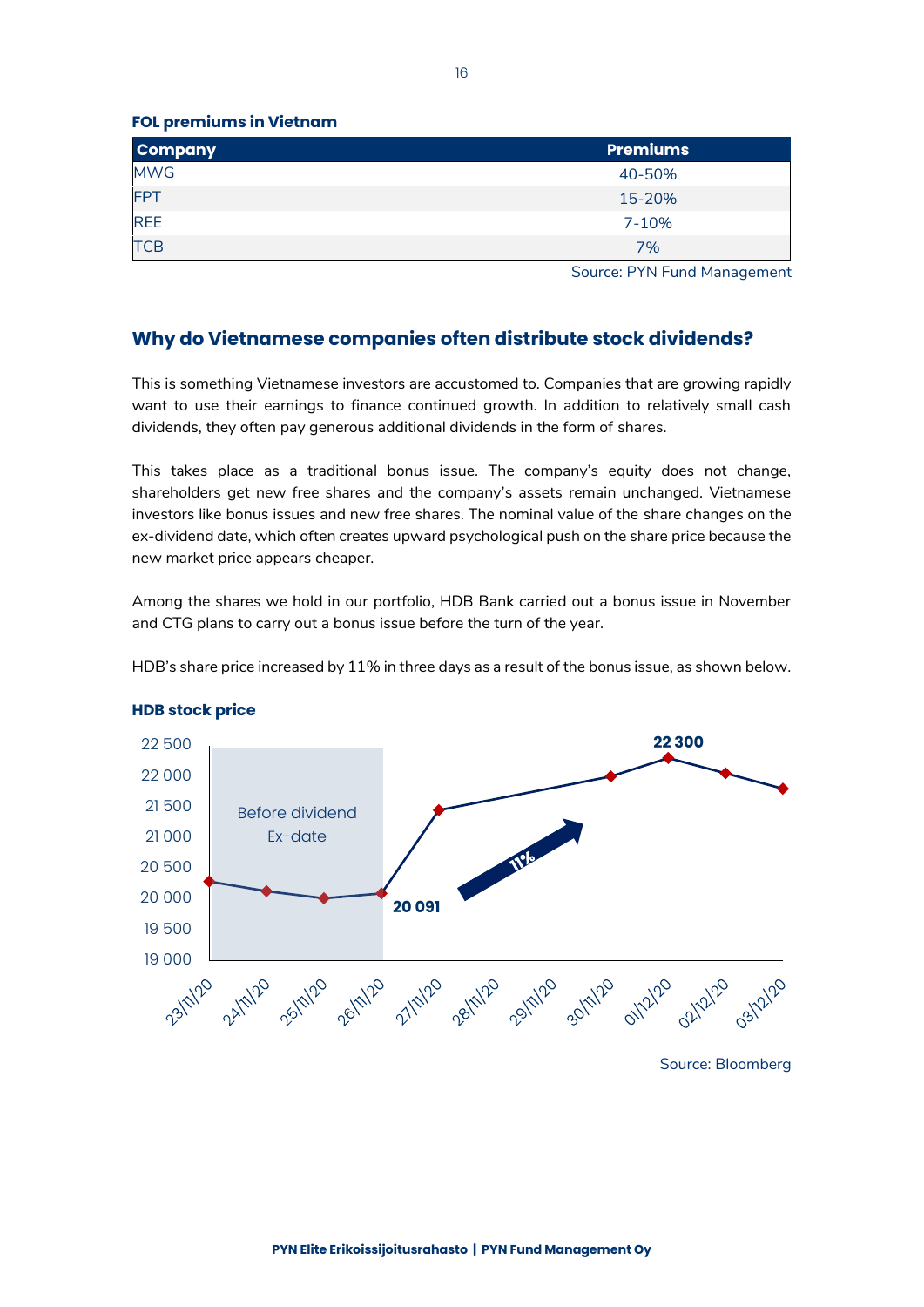# **PYN Elite also holds shares of stock brokerage firms in its portfolio. Why is that?**

Indeed we do. The most significant of these are VCI-Vietcap (3.4%) and VNDirect (3.1%). The share prices of stock brokerage firms have followed the banking and financial sector's index and performed poorly over the past couple of years, but there has been a recovery during the autumn.

VCI is the adviser for several interesting companies that are planning an IPO and it has promising holdings in its portfolio consisting of such companies. In the case of the most promising companies, VCI has even requested to have its advisory fees paid in shares. VNDirect is the leading online stock broker in Vietnam. We believe that as much as one-third of the new investor accounts opened this year have been opened with VNDirect.

## **Trading volume on the stock exchange has picked up significantly as the year has gone on.**



Source: Bloomberg

## **The fund is an actively managed fund and you have invested in an ETF. What's up with that?**

We expect that the Vietnamese authorities will propose considerable changes to foreign ownership limits during the next two years. The current rules have led to off market premiums, as in the case of MWG, that have been as high as 45–50% above the market price on the stock exchange. This is why we divested our holdings in MWG at a high premium. The cash we obtained was subsequently reallocated in local shares through VN Diamond. Our plan is to remain invested in VN Diamond until Vietnam achieves a sensible reform of its foreign ownership limits.

In practice, VN Diamond works like this: We buy companies at their local share prices on the market, when those companies are already at their foreign ownership limit. The shares are converted into units in the Diamond ETF basket on the day after the transaction date and they subsequently appear in our portfolio as Diamond ETF shares. The Diamond basket currently consists of 13 companies, including MWG, FPT and PNJ, for example.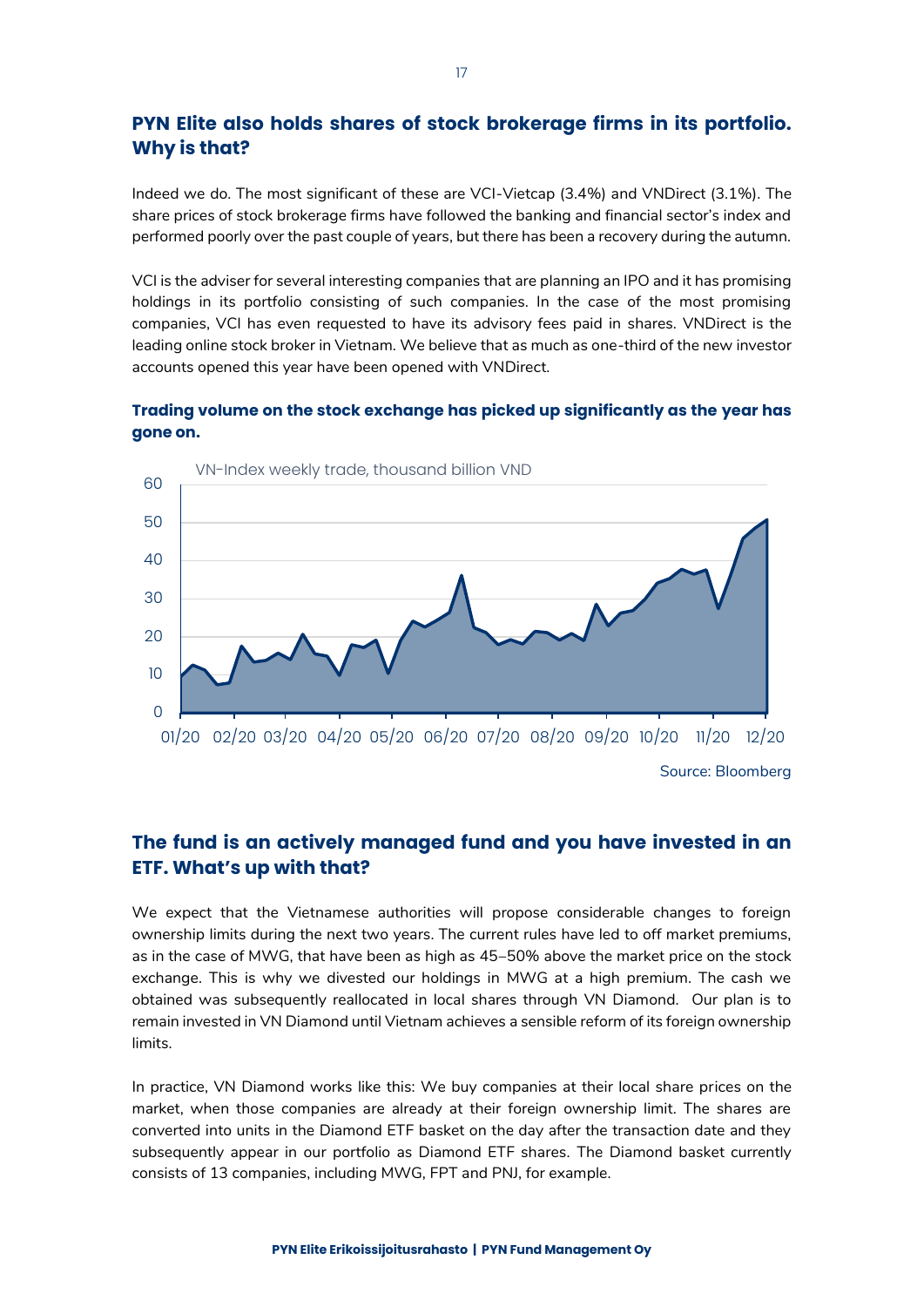The Vietnamese Law on Securities was reformed in 2019. We assume that the administration is currently in the process of harmonising the laws and regulations that influence the implementation of the reforms enabled by the Law on Securities. Vietnam has several options for moving transactions concerning listed companies under normal trading on the stock exchange. When this happens, foreign demand will be allocated to the stock exchange and the daily trading volume of the companies in question will increase significantly. Their share price will subsequently be established on the stock exchange, which should undoubtedly be in the interests of both investors and the Vietnamese administration.

We have calculated P/E forecasts for the VN Diamond basket and we believe the product presents a tremendous opportunity to own shares in a group of blue-chip companies at affordable prices. The VN Diamond index is formed by HOSE and there may be changes to the basket in the future. All of the shares in the basket have been selected according to uniform principles from HOSE blue-chip stocks that foreign investors are currently unable to access through normal trading. This represents an unusual practice approved by the authorities to allow something that is otherwise prohibited.

The contents of the VN Diamond basket and our forecasts for its earnings growth are shown below. I believe that, by 2023, the basket should trade at a P/E of at least 15 considering the earnings outlook.

|                |                             |                      | <b>Earnings</b> |        |        | P/E    |      |      |      |      |
|----------------|-----------------------------|----------------------|-----------------|--------|--------|--------|------|------|------|------|
| No.            |                             | <b>Ticker Source</b> | 2020            | 2021   | 2022   | 2023   | 2020 | 2021 | 2022 | 2023 |
| 1              | <b>FPT</b>                  | <b>PYN</b>           | 3,147           | 4,106  | 5,062  | 6,286  | 14.1 | 10.8 | 8.7  | 7.0  |
| $\overline{2}$ | <b>MWG</b>                  | <b>PYN</b>           | 3,840           | 4,563  | 6,439  | 7,773  | 13.8 | 11.8 | 8.6  | 7.3  |
| 3              | <b>VPB</b>                  | <b>VCI</b>           | 8,966           | 9,685  | 10,366 | 11,921 | 7.6  | 7.0  | 6.6  | 5.7  |
| 4              | <b>TCB</b>                  | <b>PYN</b>           | 11,658          | 13,365 | 16,135 | 18,555 | 7.6  | 6.6  | 5.5  | 4.8  |
| 5              | <b>PNJ</b>                  | <b>PYN</b>           | 997             | 1,216  | 1,423  | 1,651  | 16.7 | 13.8 | 12.0 | 10.5 |
| 6              | <b>MBB</b>                  | <b>PYN</b>           | 7.480           | 9,000  | 9,900  | 11,385 | 7.8  | 6.5  | 6.1  | 5.3  |
| 7              | <b>KDH</b>                  | <b>PYN</b>           | 1,096           | 1,330  | 1,615  | 1,846  | 14.3 | 11.9 | 10.0 | 8.9  |
| 8              | <b>CTG</b>                  | <b>PYN</b>           | 9,977           | 12,663 | 13,768 | 15.442 | 12.7 | 10.0 | 9.2  | 8.2  |
| 9              | <b>GMD</b>                  | <b>VCI</b>           | 413             | 471    | 520    | 600    | 21.7 | 19.0 | 17.2 | 14.9 |
| 10             | <b>REE</b>                  | <b>VCI</b>           | 1,648           | 1,999  | 2,351  | 2,450  | 8.9  | 7.3  | 6.2  | 6.0  |
| 11             | <b>TPB</b>                  | <b>PYN</b>           | 3,500           | 4,195  | 4,800  | 5,520  | 6.5  | 5.5  | 4.8  | 4.2  |
| 12             | <b>NLG</b>                  | <b>PYN</b>           | 894             | 1,094  | 1,318  | 1,457  | 9.1  | 7.5  | 6.3  | 5.8  |
| 13             | <b>CTD</b>                  | <b>VCI</b>           | 534             | 517    | 533    | 560    | 10.1 | 10.4 | 10.1 | 9.6  |
|                | <b>FUEVFVND Diamond ETF</b> |                      |                 |        |        |        | 11.9 | 9.9  | 8.4  | 7.3  |

### **Earnings forecasts for the VN Diamond basket for 2020–2023**

Source: PYN Fund Management, Viet Capital Securities

# **You have hedged the portfolio against exchange rate fluctuations and bet on the euro against the US dollar. Why would you do that when political system in the EU is such a mess?**

Since spring 2019, we have hedged our portfolio against changes in the value of the euro and US dollar. If the US dollar were to depreciate, the value of the PYN Elite portfolio would decrease. Our hedging means that we would receive a corresponding amount in forex gains from the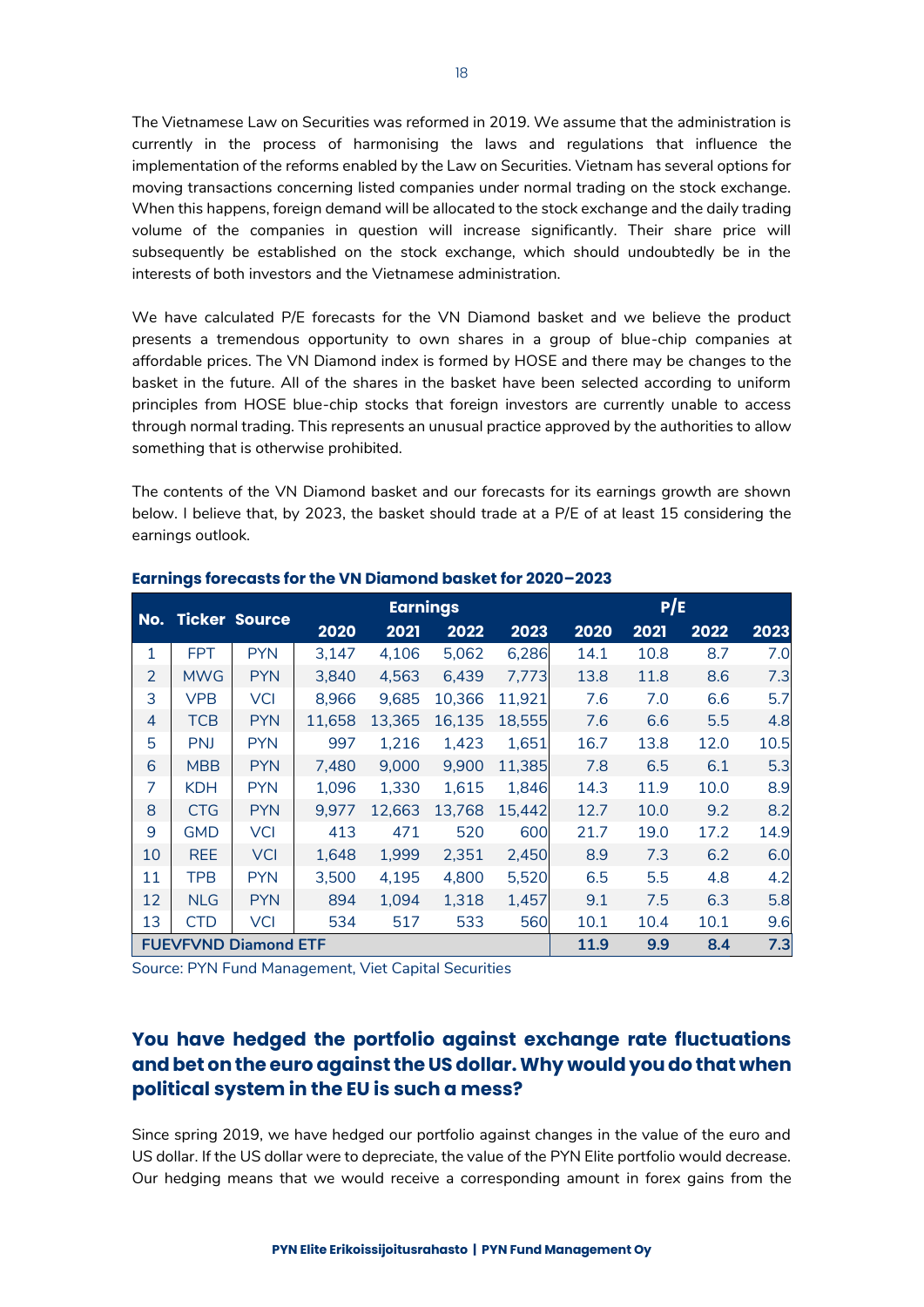currency contracts. This neutralises the impact of exchange rates and means that the performance of our portfolio will be solely determined by changes in share prices.

Our accounting currency is the euro and our portfolio currency is the Vietnamese dong. The dong is loosely pegged to the US dollar and, therefore, mirrors changes in its value. Consequently, while the dong does not fluctuate independently, changes in the EUR/USD exchange rate will be directly reflected in the portfolio's performance due to changes in PYN Elite's accounting currency.

The euro has depreciated over the past several years due to the low interest rates in Europe relative to the United States. In 2014, the interest rate spread still favored the euro slightly. By 2019, the difference had grown unfavorably for the euro and was -3.3 per cent at its widest. The spread has subsequently narrowed and is now approximately -0.7 per cent. In the medium term, the EUR/USD exchange rate should reflect the change in interest rates, although many other factors can also temporarily influence the pricing of this currency pair. If we didn't hedge our portfolio against changes in this currency pair, the returns of the shares in our portfolio would be eroded if the euro appreciated against the dollar. We believe that there is a genuine risk of the USD weakening further in 2021.



### **EUR/USD and 3M interest spread**

**Currencies sure are complicated. Could you give more color on that? At least your explanations sound convincing, even if you won't admit that you were just lucky when you decided to hedge the portfolio.**

The similarities between the EUR/VND and EUR/USD exchange rate charts clearly shows that the exchange rate of the Vietnamese dong is not a problem for us. The problem is the fluctuation in the exchange rate between the two major currencies, the euro and the US dollar. Without hedging, the increase of PYN Elite fund NAV this year would have been reduced by eight per cent. This means that a significant proportion of the returns from the portfolio's shares would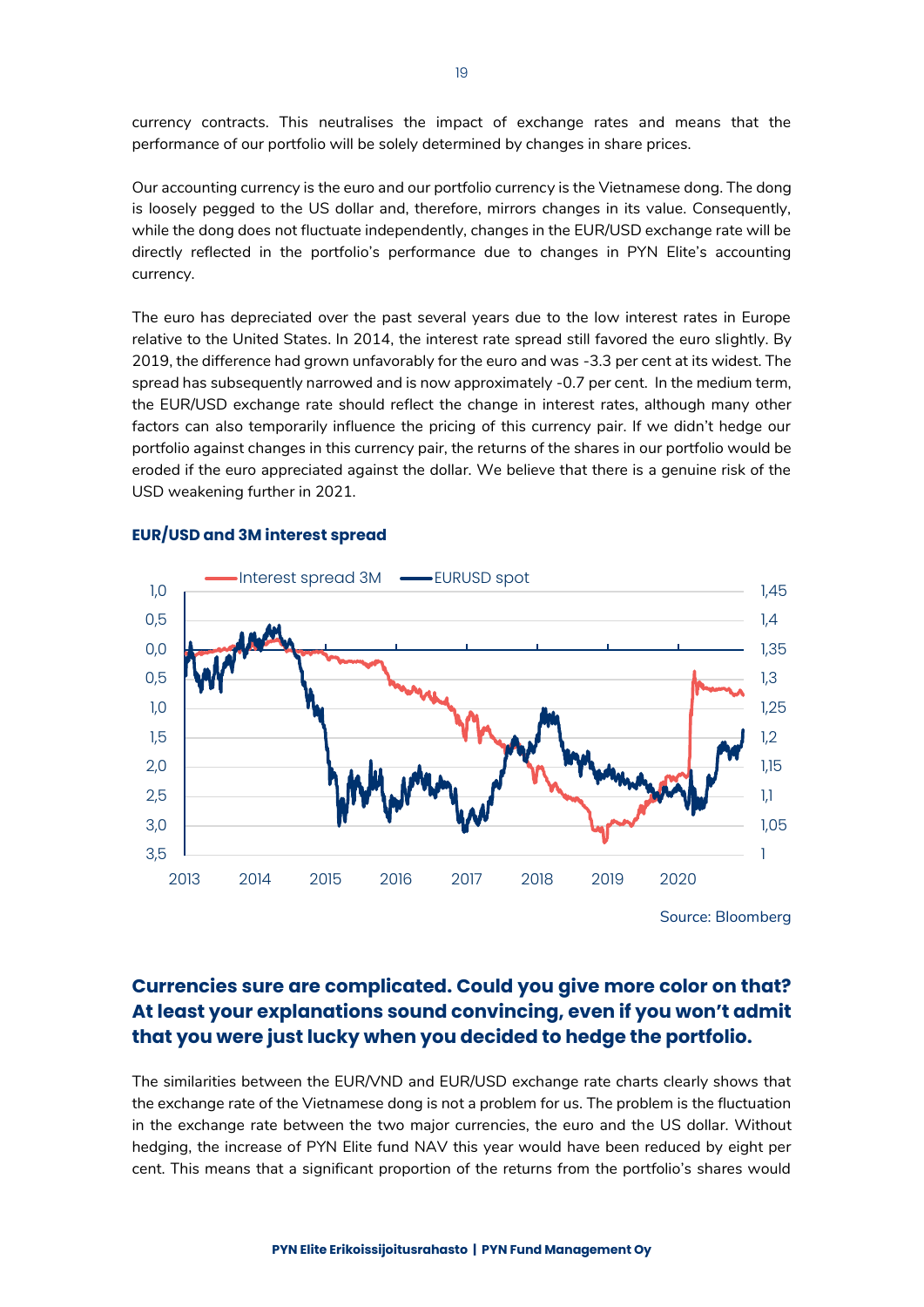have been eroded by the changes in the EUR/VND exchange rate despite the fact that the Vietnamese dong has remained stable in its peg to the dollar.

In October, President Donald Trump's administration began to investigate the trade imbalance between the US and Vietnam. The Americans wanted to determine whether Vietnam was guilty of manipulating its currency by keeping the dong at an excessively low value relative to the US dollar.

We don't expect the investigation to lead to a serious rift, as the US has a strong geopolitical motive to maintain good relations with Vietnam due to its proximity to China. However, if Vietnam were to be forced to revalue its currency, this would have an immediate positive effect on PYN Elite's investment portfolio through the appreciation of the dong's exchange rate, even if such a move were to simultaneously reduce the competitiveness of Vietnamese exports.



### **EUR/VND and EUR/USD exchange rates in 2020**

## **How has Vietnam fared with managing the COVID-19 crisis?**

Let's start by looking at some numbers. The size of the US population is about 330 million. To date, approximately 279,000 people have died of COVID-19 in the United States. Vietnam's population is 97 million. The number of COVID-19 deaths is 35.

Vietnam is now practically free of COVID-19. The borders are closed and nearly all new infections are found on special flights, with the patients being immediately placed under mandatory quarantine. There have also been some COVID-19 cases among people who have crossed the border illegally, but the Vietnamese administration has kept these cases under control by taking quick and effective action. A non-democratic state administration can respond to a crisis very effectively, which is a good thing in this case. The quick decisions and actions taken by the Vietnamese administration to prevent infections have saved the lives of countless citizens.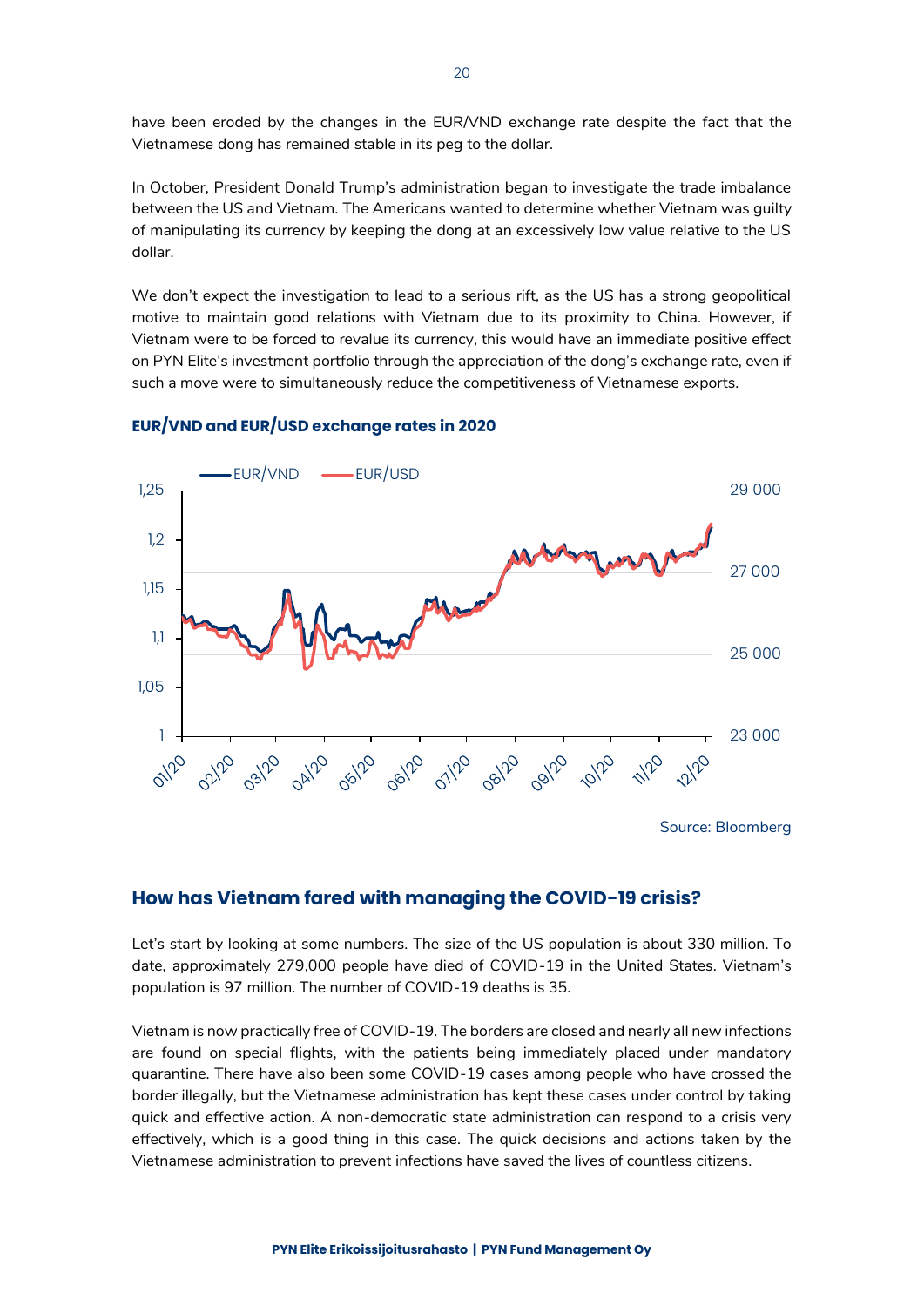The development of the public health situation has had a massive impact on the economic conditions and near-term economic forecasts. China, Vietnam, Taiwan, South Korea and Indonesia are expected to report slight economic growth in 2020 or at least a growth figure close to zero. These are excellent figures in light of the global economic crisis caused by the pandemic. In Asia, the island states of Fiji and Maldives suffer the most from the collapse of tourism, with their GDP figures set to fall by some twenty per cent this year.

In 2021, China, India and Vietnam, for example, are likely to achieve annual economic growth of well over five per cent. Looking further ahead, it's important to note that the crisis has led to increased debt for governments as well as businesses in many sectors. This will dampen growth in the future, as debt servicing does not stimulate growth and consumption. In fact, it has the opposite effect. Among Asian countries, China and Vietnam, in particular, were able to maintain economic growth by effectively managing the COVID-19 pandemic. In the post-pandemic world of the next few years, these countries will be in the best position to increase their share of the global economy.

## **But is the Vietnamese economy still stumbling?**

The Vietnamese economy is expected to grow by as much as three per cent this year. The industrial manufacturing index grew by 9.2 per cent in November. The index is currently up 3.1 per cent since the start of the year. I haven't covered Vietnam's macroeconomic indicators much in this Q&A because we have written a lot about them in the past. We remain convinced that the Vietnamese economy will grow at an excellent pace for the next 10 years.



**Growth in the Vietnamese manufacturing index in November**

## **There are a lot of trade agreements out there – RCEP, TPP and EVFTA – but what do they mean for Vietnam?**

Vietnam is a rapidly industrialising country, so the continued growth of global trade is very important for its economy. It is natural that negotiations on major trade agreements take a long time and involve occasional disputes. The Trans-Pacific Partnership (TPP) negotiated by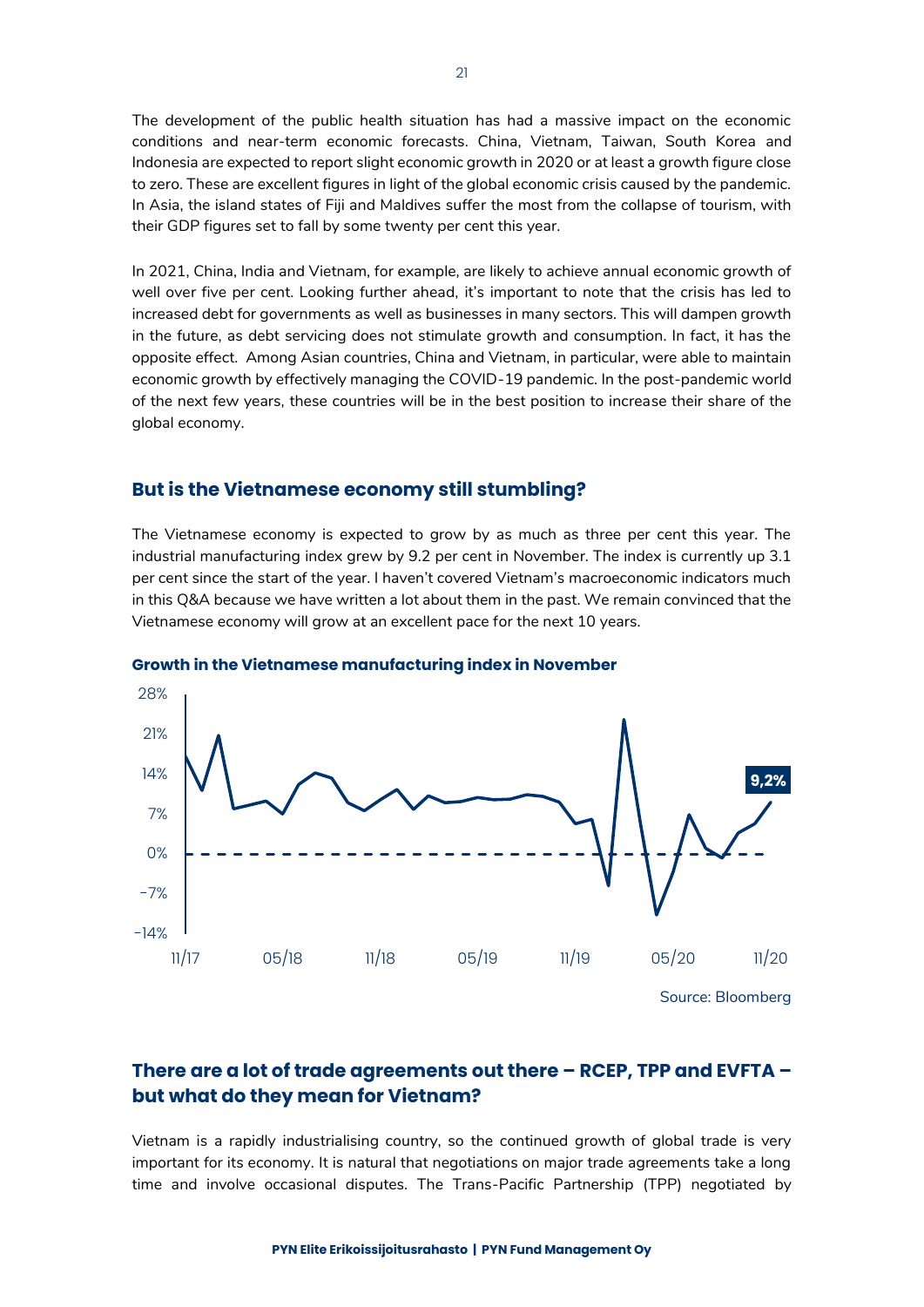President Barack Obama with countries in the Asia-Pacific region (excluding China) was signed in 2016, but the United States ultimately withdrew from it. The agreement was quickly renegotiated between the other countries involved and it entered into effect in 2018, without the United States, to promote mutual trade between countries in the Asia-Pacific region.

The most recent historically significant trade agreement, the Regional Comprehensive Economic Partnership (RCEP) was signed in November 2020 after 10 years of negotiations. What makes the RCEP unique is that it brings together the ASEAN countries with China, Japan and South Korea. The EU-Vietnam Free Trade Agreement (EVFTA) entered into effect in August 2020.

Vietnam aims to maintain open trade relations. For many manufacturing plants, being able to export goods without customs tariffs is important, as is being able to import raw materials and components to Vietnam without customs tariffs or quotas. Besides trade in goods, the TPP agreement also covers many other areas, such as intellectual property rights and labour conditions. The significance of the RCEP agreement is evident in the form of more straightforward customs formalities following the reduction of bureaucracy at the borders. The effects of the latest agreements – the EVFTA and the RCEP – will begin to show in the next few years.

Vietnam's exports have been very competitive for a long time now. The country's market share of global trade has tripled over the past 10 years and continues to grow. This year, exports have only grown by 5.3 per cent, but many other countries have seen their exports decline over the same period. In Finland, for example, exports are down by 15 per cent.



## **Vietnam's major export countries**

## **Is Joe Biden's election as the US president good or bad for Vietnam?**

Most people in Vietnam hoped that Donald Trump would win a second four-year term as President of the United States. This view among the Vietnamese people is quite easy to understand. Vietnamese people are highly ambitious, they believe in entrepreneurship and they fight to realise their dream of a better life. Financial prosperity and money play a key role in this picture.

Source: General Statistics Office of Vietnam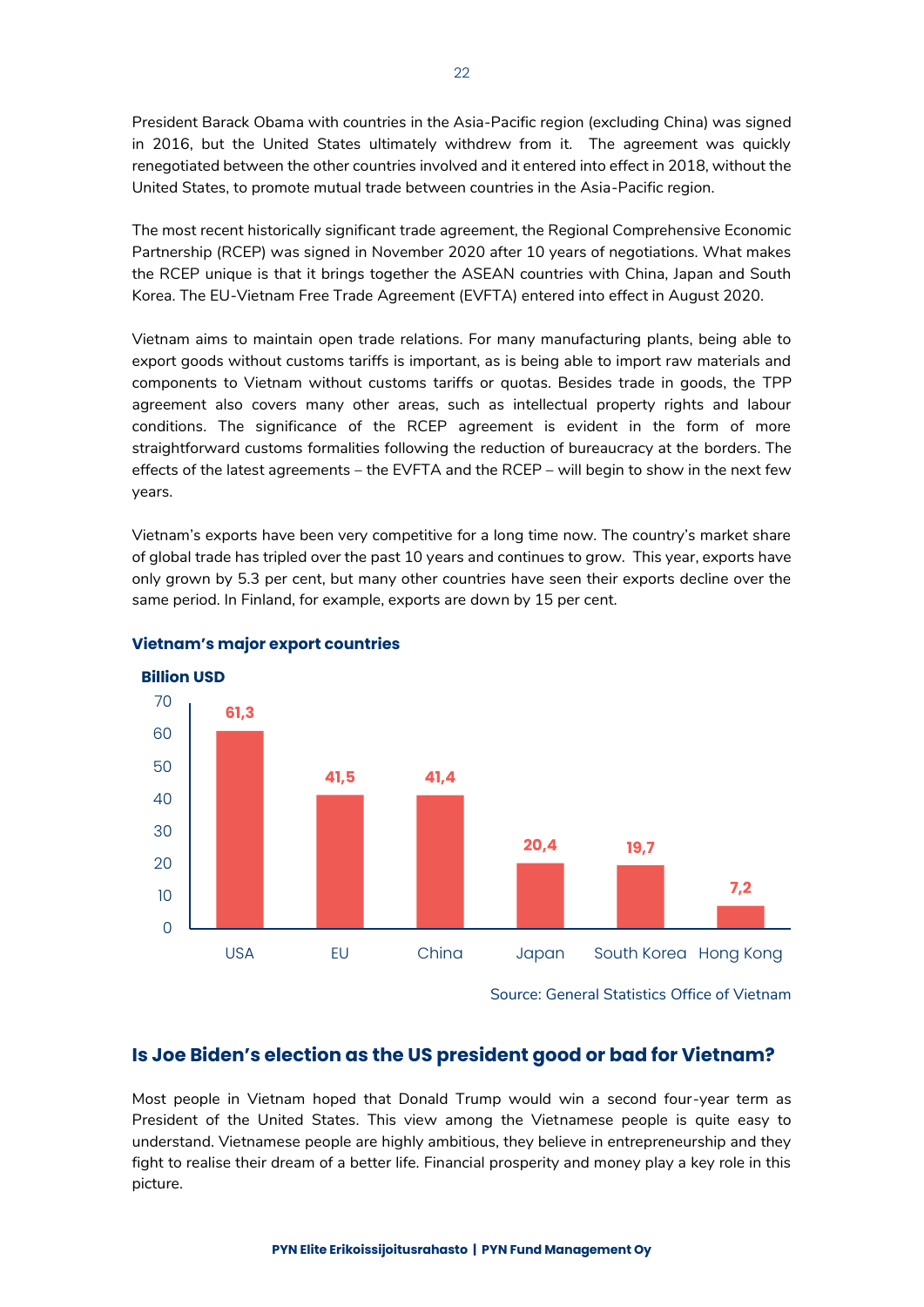It's no coincidence that President Trump visited Vietnam twice during his term and won the sympathies of the local people. Vietnam's geopolitical position is also relevant here. China is an important economic partner for Vietnam. Trade with China and Chinese investments are growing rapidly but, at the same time, China is Vietnam's next-door neighbor and its biggest political threat. Trump is the first US president to have taken an aggressive stance against China and simultaneously defend Vietnam's rights related to maritime territorial disputes.

In our estimate, there is no permanent solution in sight to the disputes in the South China Sea. Vietnam needs to take China's position as a superpower into account and minimise the negative impacts of the disputes. While Trump's aggressive trade policy towards China has benefited the Vietnamese, it has also created an uncertain global sentiment that has slowed down investments, which is not good for Vietnam in the long run.

The hope is that the US will continue to apply selective pressure on China during Joe Biden's presidency. However, this pressure should be constructive, as that would support global demand and the prevailing investment sentiment.

## **Do you miss the Thai stock market or are you happy with your decision to focus on Vietnam?**

The so-called "big year" hasn't come yet for us in Vietnam, but our decision to shift from the Thai stock market to Vietnam in 2013–2014 was nevertheless the right move to make. The Thai stock market reached our target "full valuation" index level of 1,400 points and has subsequently traded close to that level without major volatility. Over the same period of time, the industries in which Vietnamese listed companies operate have seen significant business growth and their shares have performed favorably, even if we're still waiting for a sharp rise.



**Stock market performance in Thailand and Vietnam 2013–2020**

Source: Bloomberg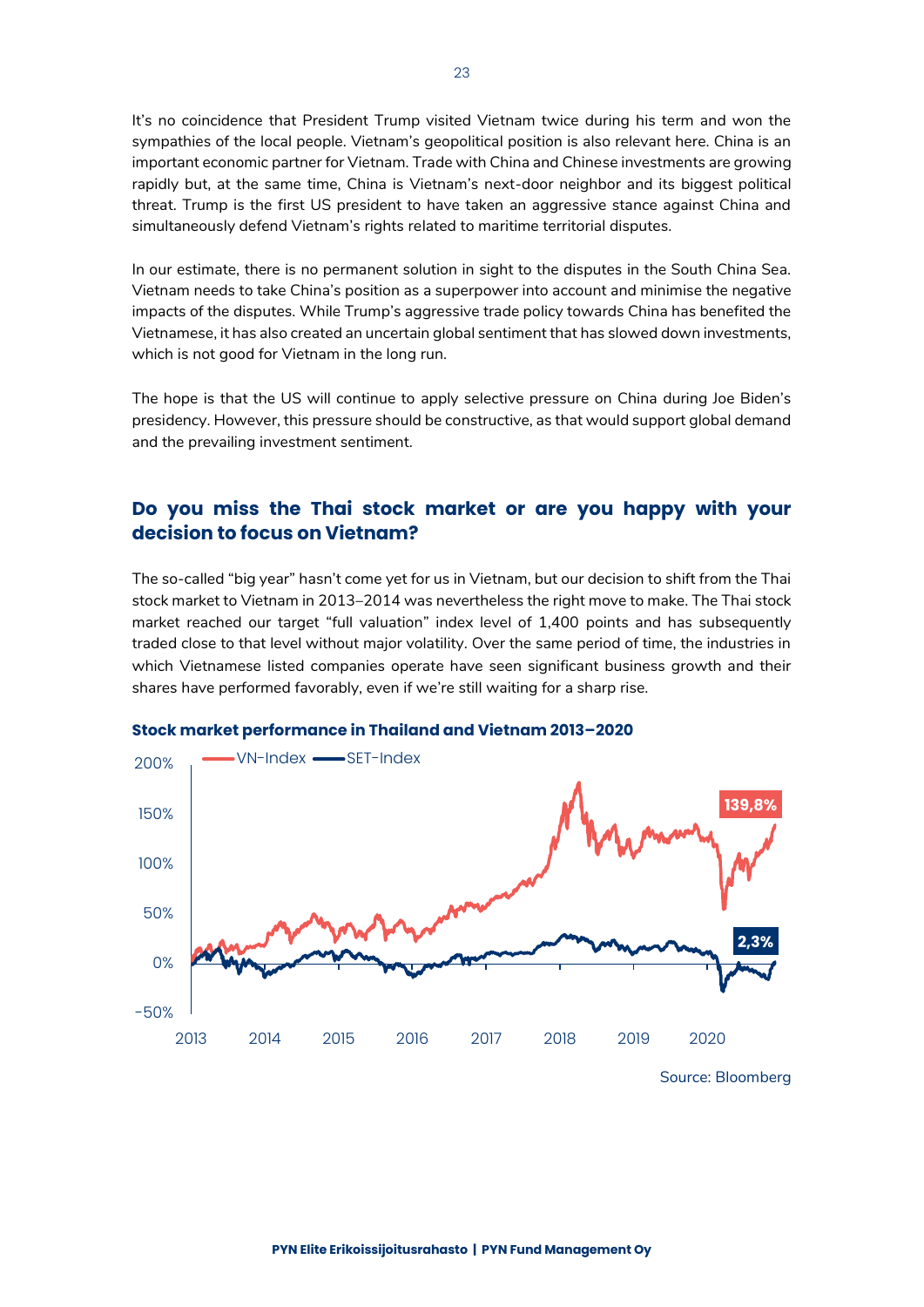# **You've been the Portfolio Manager for PYN Elite for 21 years now. When are you planning to retire?**

I have no plans to retire. I'm excited about the Vietnamese market. The people with whom I manage PYN Elite – and the fund's customers – are an important part of my life. My body isn't giving me any signs either that I shouldn't work as hard as I do.

Here are some key data from my annual check-up:

| Age                   | 59 years                      |
|-----------------------|-------------------------------|
| Blood pressure        | 131/54                        |
| Resting heart rate    | 45                            |
| Blood glucose         | 114 mg/dl (slightly elevated) |
| LDL (bad cholesterol) | 98 mg/dl                      |

I don't smoke and, staying in Thailand, alcohol consumption tends to be moderate because imported wines are subject to luxury taxes. Even a price tag of 50 euros is no guarantee that you're buying a high-quality beverage. I can illustrate the moderate alcohol consumption of my family with a little anecdote: back when I got married, we decided to serve gin & tonic to our foreign guests at the afterparty. Later, I found out that my wife's family had to do a Google search to find out what ingredients we needed for this complicated cocktail.

Golf, tennis, cross-country skiing, cycling, downhill skiing, swimming, walking and chess are among my passions in life. I'm not overly serious about any of them. Whenever I play against one of my sons or a PYN Elite customer, the winner is always someone other than your humble Portfolio Manager.

Just today, I did a six-kilometer power walk on the Polo Sports Club track in downtown Bangkok before coming to PYN Asia Research office. So, I do try to stay physically fit, but within moderation.

My personal best for a marathon is 5:57:20. I walked. And that was 25 years ago. Four years ago, the staff of PYN Asia Research entered a marathon in Da Nang, Vietnam, and I made it through the half marathon in hot weather conditions in one piece. Our Thai office manager ran the same 21-kilometer distance but, funnily enough, I reached the finish line half an hour faster despite walking.

## **You increased your personal holdings in PYN Elite in October, did you?**

I most recently subscribed for fund units in PYN Elite at the end of October. But I also increased my holdings in the fund earlier this year. Many of our long-term customers have earned higher returns from PYN Elite than I have, as I have been increasing my holdings over the years by investing the dividends I have earned from the fund management company.

I see PYN Elite as a sound investment and I'm especially enthusiastic about the expected returns of the Vietnamese stock market in the next few years. I devote all of the time I spend on investing exclusively to PYN Elite. I have practically no other investment activities. I've noticed that many of my colleagues in Asia have many other business activities as well, but this is the approach I've decided to take. I'm now one of PYN Elite's five largest customers.